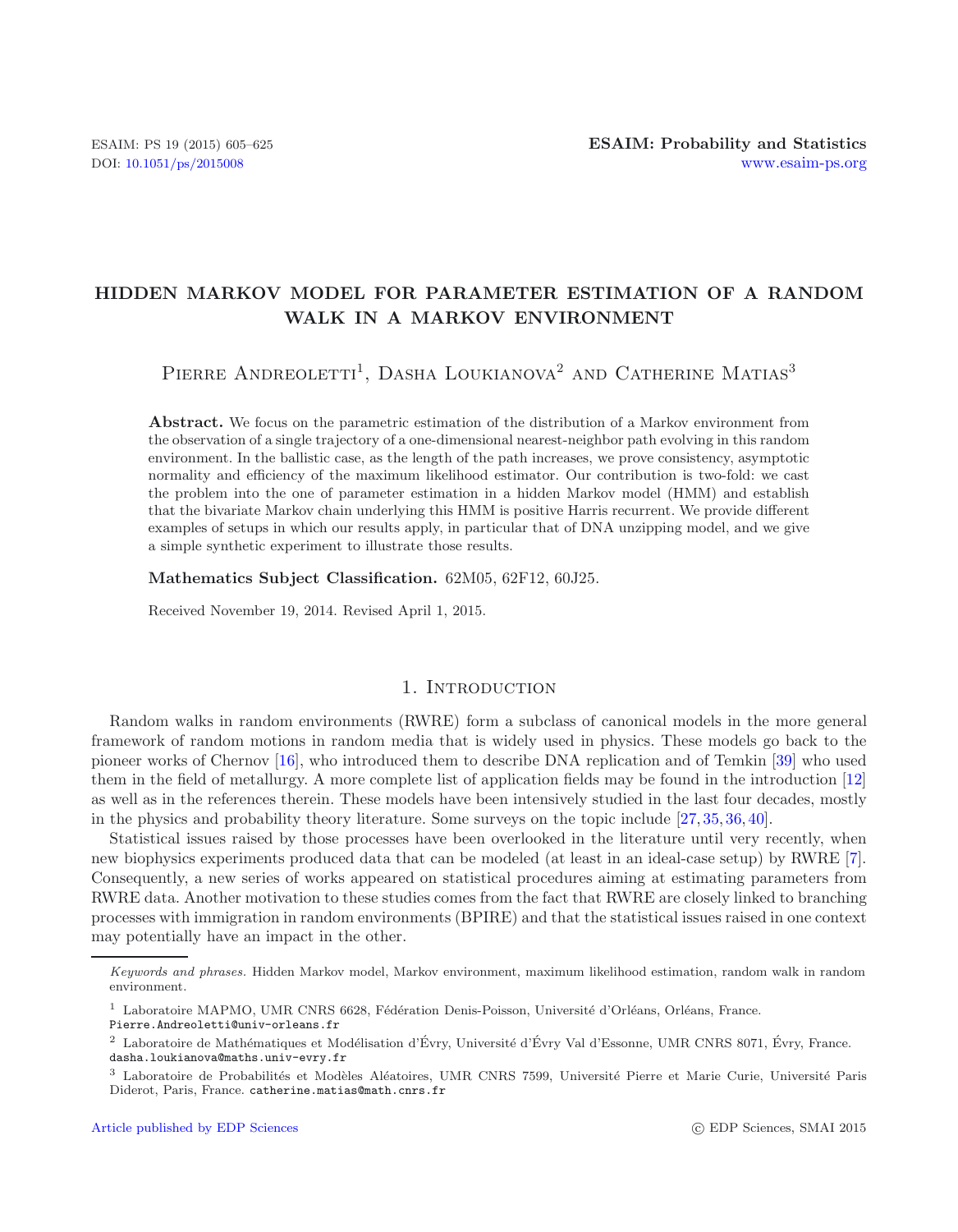In [\[5\]](#page-19-3), the author investigates the local time of the one dimensional recurrent RWRE in order to estimate the trajectories of the underlying random potential. In [\[6](#page-19-4)], the ideal-case model from [\[7\]](#page-19-2) is considered: a (finite length) DNA molecule is unzipped several times and some device translates these unzippings into random walks along the DNA molecule, whose sequence of bases is the random environment. There, the goal is to reconstruct this environment and thus achieve sequencing of the molecule. They prove that a Bayesian estimator (maximum a posteriori) of this sequence of bases is consistent as the number of unzippings increases and they characterize the probability of reconstruction error. In a different setting, several authors have considered the information on the environment that is contained in one single trajectory of the walk with infinite length. In their pioneer work [\[1](#page-19-5)], Adelman and Enriquez consider a very general RWRE and provide equations linking the distribution of some statistics of the trajectory to some moments of the environment distribution. In the specific case of a onedimensional nearest neighbor path, those equations give moment estimators for the environment distribution parameters. More recently, the article [\[18](#page-19-6)] studies a maximum likelihood estimator (MLE) in the specific context of a one-dimensional nearest neighbor path in transient ballistic regime. The authors prove the consistency of this estimator (as the length of the trajectory increases). From a numerical point of view, this MLE outperforms the moment estimator constructed from [\[1](#page-19-5)]. In a companion article [\[25](#page-19-7)], they have further studied the asymptotic normality of the MLE (still in the ballistic regime), showed its asymptotic efficiency and constructed confidence intervals for the parameters. This work has been extended to the transient sub-ballistic regime in [\[24\]](#page-19-8). In this body of work on maximum likelihood procedures, the results rely on the branching structure of the sequence of the number of left steps performed by the walk, which was originally observed in [\[29\]](#page-20-5). In the recurrent case, as the walk visits every sites infinitely often, this branching process of left steps explodes and the same approach is useless there. In theory, it is possible in this case to estimate the environment itself at each site, and then show that the empirical measure converges to its distribution. The problem with such a "naive" approach is the localization phenomena of recurrent RWRE, discovered by [\[37](#page-20-6)]: most of the sites visited by the RWRE will be extremely few visited, because the walk spends a majority of its time in the valleys of the potential [\[3](#page-19-9), [4](#page-19-10)]. This non uniformity is automatically handled with the approach followed in [\[17\]](#page-19-11) and the authors establish consistency of two estimators, a MLE and a maximum pseudo-likelihood estimator.

We now stress the fact that all the previously mentioned statistical works but [\[6\]](#page-19-4) are valid in the case of an environment composed of independent and identically distributed (i.i.d.) random variables. While very convenient, this assumption might be restrictive in some contexts, *e.g.* DNA modeling. In the present work, we investigate the statistical estimation of a parametric Markov environment from a single trajectory of a onedimensional nearest-neighbor path, when its length increases to infinity. We consider the case of a transient walk in the ballistic regime. Our contribution is twofold: first, we show how the problem is cast into the one of estimating the parameter of a hidden Markov model (HMM), or more specifically of a first-order autoregressive process with Markov regime. Indeed, the RWRE itself is not a HMM but the branching process of the sequence of left steps performed by the walk, is. Second, we prove that the bivariate Markov chain that defines the underlying autoregressive process is Harris positive and we exhibit its stationary distribution. As a consequence, we can rely on previously established results for these autoregressive processes with Markov regime [\[22](#page-19-12)] and thus obtain the consistency and asymptotic normality of the MLE for the original nearest-neighbor path in Markov environment.

Roughly speaking, an autoregressive model with Markov regime is a bivariate process where the first component forms a latent (unobserved) Markov chain while conditionally on this first component, the second one has the structure of an autoregressive process. These processes form a generalization of hidden Markov models (HMM), in which the first component remains a latent Markov chain, while the second forms a sequence of independent observations, conditionally on the first. HMM have been introduced in [\[8\]](#page-19-13) with finite - latent and observed - state spaces. Statistical properties of the MLE in HMM form a rich literature; a non exhaustive list would start with the seminal work  $[8]$ , include the developments  $[10, 11, 20, 22, 26, 28, 30, 31]$  $[10, 11, 20, 22, 26, 28, 30, 31]$  $[10, 11, 20, 22, 26, 28, 30, 31]$  $[10, 11, 20, 22, 26, 28, 30, 31]$  $[10, 11, 20, 22, 26, 28, 30, 31]$  $[10, 11, 20, 22, 26, 28, 30, 31]$  $[10, 11, 20, 22, 26, 28, 30, 31]$  $[10, 11, 20, 22, 26, 28, 30, 31]$  $[10, 11, 20, 22, 26, 28, 30, 31]$  $[10, 11, 20, 22, 26, 28, 30, 31]$  $[10, 11, 20, 22, 26, 28, 30, 31]$  $[10, 11, 20, 22, 26, 28, 30, 31]$  $[10, 11, 20, 22, 26, 28, 30, 31]$  $[10, 11, 20, 22, 26, 28, 30, 31]$  $[10, 11, 20, 22, 26, 28, 30, 31]$  $[10, 11, 20, 22, 26, 28, 30, 31]$  and finish with the latest results in [\[21\]](#page-19-17). A general introduction to HMM may be found in the survey [\[23](#page-19-18)] and the book [\[14](#page-19-19)].

While it is often believed that autoregressive processes with Markov regime are straightforward generalizations of HMM (and this is indeed the case concerning *e.g.* algorithmic procedures), the statistical properties of these models are slightly more difficult to obtain, (see *e.g.* for model selection issues[\[15\]](#page-19-20)). As for the convergence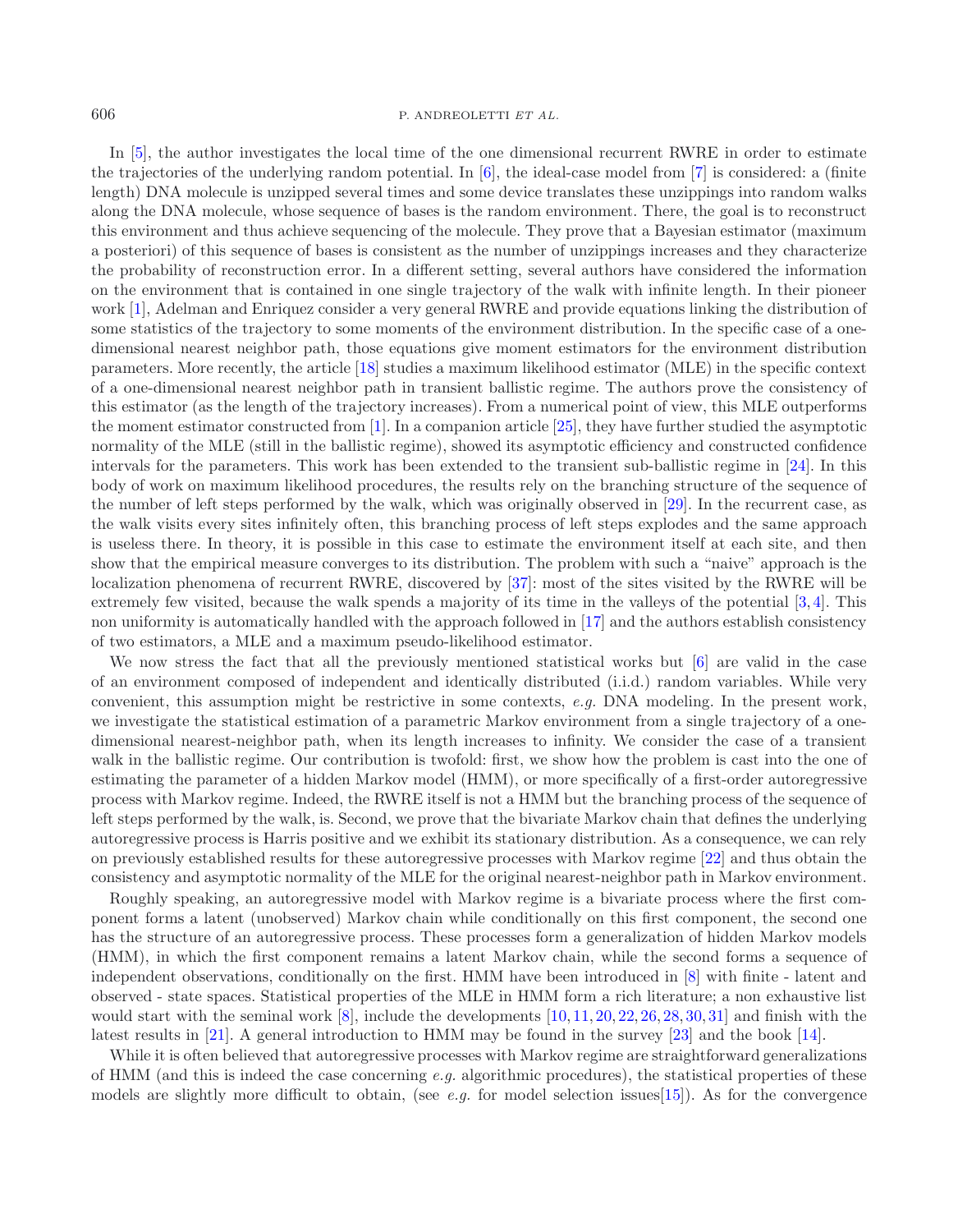properties of the MLE, only the article [\[22\]](#page-19-12) considers the autoregressive case (instead of HMM) explaining why we focus on their results in our context. It is also worth noticing that many of the previous results (with exception of [\[21\]](#page-19-17)) require uniform positivity of the transition density of the latent Markov chain, which might not be satisfied in some applications (particularly in the case of an unbounded latent state space). As in our case, the latent state space corresponds to the environment state space and is included in  $(0, 1)$ , we do not face such problems. Moreover, we stress that the results in [\[22\]](#page-19-12) rely on rather weak assumptions (compared to previous results in [\[11,](#page-19-15) [28\]](#page-20-8), on which they are partly built). As a consequence, the assumptions that we obtain

This article is organized as follows. Our one-dimensional nearest-neighbor path in Markov environment is described in Section [2.1.](#page-2-0) Then we explain why the direct likelihood approach may not be followed (Sect. [2.2\)](#page-3-0) and cast the estimation problem as the one of parameter estimation in a hidden Markov model (Sect. [2.3\)](#page-4-0). After having set the scene, we state the assumptions (on the RWRE) and results in Section [3.](#page-6-0) We prove that (under classical assumptions) the MLE is consistent and asymptotically normal. Section [4](#page-8-0) illustrates our results: we start by explaining how the likelihood may be computed (Sect. [4.1\)](#page-8-1), then we explore different examples and describe our assumptions in these cases (Sect. [4.2\)](#page-9-0) and close the section with synthetic experiments on a simple example (Sect. [4.3\)](#page-13-0). The proofs of our results are presented in Section [5.](#page-15-0) The main point is to establish that the bivariate Markov chain that underlies the HMM is positive Harris recurrent (Sect. [5.1\)](#page-15-1). Then consistency, asymptotic normality and efficiency *(i.e.* the asymptotic variance is the inverse of the Fisher information) follow from [\[22\]](#page-19-12) by proving that our assumptions on the RWRE imply theirs on the HMM (Sects. [5.2](#page-17-0) and [5.3,](#page-19-21) respectively).

# <span id="page-2-1"></span>2. Model description

# <span id="page-2-0"></span>**2.1. Ballistic random walk in a Markov environment**

on RWRE are also rather weak and will be satisfied in many contexts.

We start this section by describing the random environment. Let S be a closed subset of  $(0, 1)$  either finite, discrete or continuous, and  $\mathcal{B}(S)$  the associated Borel  $\sigma$ -field. The environment is given by  $\omega = (\omega_x)_{x \in \mathbb{Z}} \in S^{\mathbb{Z}}$ , a positive Harris recurrent, aperiodic and stationary Markov chain with values in S and transition kernel  $Q: S \times \mathcal{B}(S) \to [0, 1].$  We suppose that the transition kernel  $Q = Q_{\theta}$  depends on some unknown parameter  $\theta$ and that  $\theta$  belongs to some compact space  $\Theta \subset \mathbb{R}^q$ . Moreover,  $Q_\theta$  is absolutely continuous either with respect to (w.r.t.) the Lebesgue measure on  $(0, 1)$  when S is continuous or w.r.t. the counting measure when S is discrete, with density denoted by  $q_{\theta}$ . We denote by  $\mu_{\theta}$  the density of its associated stationary distribution. Let us denote by  $\mathbf{P}^{\theta}$  the law of the environment  $\boldsymbol{\omega}$  on  $(S^{\mathbb{Z}}, \mathcal{B}(S^{\mathbb{Z}}))$  and  $\mathbf{E}^{\theta}$  the corresponding expectation.

Now, conditionally on the environment, the law of the random walk  $\mathbf{X} = (X_t)_{t\in\mathbb{N}}$  is the one of the time homogeneous Markov chain on  $\mathbb Z$  starting at  $X_0 = 0$  and with transition probabilities

$$
\forall (x, y) \in \mathbb{Z}^2, \quad P_{\omega}(X_{t+1} = y | X_t = x) = \begin{cases} \omega_x & \text{if } y = x + 1, \\ 1 - \omega_x & \text{if } y = x - 1, \\ 0 & \text{otherwise.} \end{cases}
$$

The measure  $P_\omega$  on  $(\mathbb{Z}^{\mathbb{N}}, \mathcal{B}(\mathbb{Z}^{\mathbb{N}}))$  is usually referred to as the quenched law of walk **X**. Note that this conditional law does not depend on the parameter  $\theta$  but only on the environment  $\omega$  at the current site x. We also denote by  $p_a(x, y)$  the corresponding transition density (w.r.t. to counting measure), namely

$$
\forall (x,y)\in\mathbb{Z}^2, \forall a\in S, \quad p_a(x,y)=a\mathbbm{1}\{y=x+1\}+(1-a)\mathbbm{1}\{y=x-1\},
$$

where  $\mathbb{I}\{\cdot\}$  denotes the indicator function. Next we define the measure  $\mathbb{P}^{\theta}$  on  $S^{\mathbb{Z}} \times \mathbb{Z}^{\mathbb{N}}$  through

$$
\forall F \in \mathcal{B}(S^{\mathbb{Z}}), \forall G \in \mathcal{B}(\mathbb{Z}^{\mathbb{N}}), \quad \mathbb{P}^{\theta}(F \times G) = \int_{F} P_{\omega}(G) d\mathbf{P}^{\theta}(\omega). \tag{2.1}
$$

The second marginal of  $\mathbb{P}^{\theta}$  (that on  $\mathbb{Z}^{\mathbb{N}}$ ), denoted also  $\mathbb{P}^{\theta}$  when no confusion occurs, is called the annealed law of walk **X**. We denote by  $\mathbb{E}^{\theta}$  the corresponding expectation. Note that the first marginal of  $\mathbb{P}^{\theta}$  is the law of the Markov chain  $\boldsymbol{\omega}$ , denoted by  $\mathbf{P}^{\theta}$ .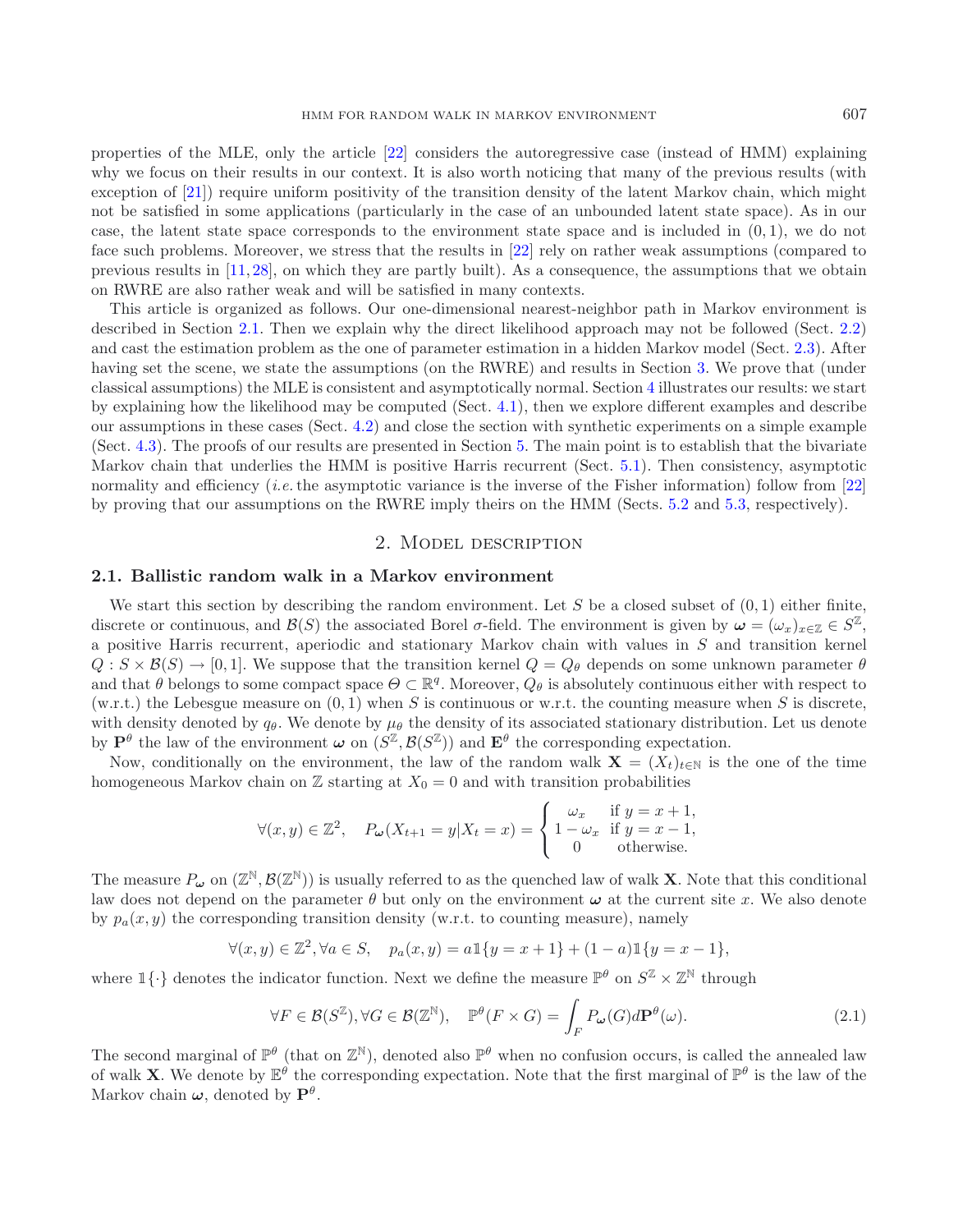For all  $k \in \mathbb{Z}$ , we let

<span id="page-3-1"></span>
$$
\tilde{\omega}_k = \frac{1 - \omega_k}{\omega_k}.
$$

In the case of an i.i.d. environment  $\omega$ , [\[38\]](#page-20-11) gives the classification of **X** between transient or recurrent cases according to whether  $\mathbf{E}^{\theta}(\log \tilde{\omega}_0)$  is different or not from zero. For stationary ergodic environments, which is the case here, [\[2\]](#page-19-22) establishes that this characterization remains valid. Thus, if  $\mathbf{E}^{\theta}(\log \tilde{\omega}_0) < 0$ , then the walk is transient to the right, namely

$$
\lim_{t \to \infty} X_t = +\infty, \quad \mathbb{P}^{\theta} - \text{a.s.}
$$

Let  $T_n$  be the first hitting time of the positive integer n,

<span id="page-3-4"></span>
$$
T_n = \inf\{t \in \mathbb{N} : X_t = n\}
$$

and define

$$
R = (1 + \tilde{\omega}_1 + \tilde{\omega}_1 \tilde{\omega}_2 + \dots). \tag{2.2}
$$

Theorem 4.1 in [\[2](#page-19-22)] shows that if the environment satisfies the condition

$$
\mathbf{E}^{\theta}(R) < +\infty,\tag{2.3}
$$

then the speed of the walk is strictly positive. Namely,  $\mathbb{P}^{\theta}$ -almost surely, the ratio  $T_n/n$  converges to a finite limit as  $n$  increases. Thus  $(2.3)$  gives the so-called ballistic condition on the random walk with Markov environment. Note that in the i.i.d. case, this condition reduces to  $\mathbf{E}^{\theta}(\tilde{\omega}_0) < 1$ . Moreover, in the non independent case, when the distribution of the environment is *uniquely ergodic*, namely *ω* is not i.i.d. and admits a unique invariant distribution, [\[2\]](#page-19-22) establishes that transience (namely  $\mathbf{E}^{\theta}(\log \tilde{\omega}_0) < 0$ ) automatically implies ballistic regime (see Lem. 6.1 in [\[2\]](#page-19-22)). Since in our context we assume that the Markov environment *ω* admits a unique invariant distribution, the ballistic assumption thus reduces to

$$
\begin{cases} \mathbf{E}^{\theta}(\tilde{\omega}_0) < 1 \quad \text{if } \boldsymbol{\omega} \text{ i.i.d,} \\ \mathbf{E}^{\theta}(\log \tilde{\omega}_0) < 0 \quad \text{if } \boldsymbol{\omega} \text{ non independent.} \end{cases} \tag{2.4}
$$

<span id="page-3-0"></span>In the following, we consider a transient to the right ballistic process **X**.

#### **2.2. Problem and motivation**

We consider a finite trajectory  $\mathbf{X}_n = (X_t)_{t \leq T_n}$  from the process **X**, stopped at the first hitting time of a positive integer  $n \geq 1$ . The apparently more general case of a sequence  $(X_1, \ldots, X_n)$  of observations is discussed in Remark [3.3.](#page-6-1) We assume that this sequence of observations is generated under  $\mathbb{P}^{\theta^*} := \mathbb{P}^*$  for a true parameter value  $\theta^*$  belonging to the interior  $\Theta$  of  $\Theta$ . Our goal is to estimate this parameter value  $\theta^*$  from the sequence of observations  $\mathbf{X}_n$  using a maximum likelihood approach. To motivate the following developments, we will first explain why we can not directly rely on the likelihood of these observations. Indeed, let  $\mathcal{V}_n$  be the set of sites  $x \in \mathbb{Z}$  visited by the process up to time  $T_n$ , namely

<span id="page-3-2"></span>
$$
\mathcal{V}_n = \{ x \in \mathbb{Z}; \, \exists 0 \le s \le T_n, X_s = x \}.
$$

Under the assumption of a transient (to the right) process, the random set  $\mathcal{V}_n$  is equal to  $[\xi_n, n]$ , where  $\xi_n \in \mathbb{Z}^$ and [a, b] denotes the set of integers between a and b for any  $a \leq b$  in  $\mathbb{Z}$ . Here,  $\xi_n$  is the smallest integer value visited by the process  $\mathbf{X}_n$ . We also introduce  $\boldsymbol{\omega}(\mathbf{X}_n) := (\omega_{\xi_n}, \dots, \omega_n)$  which is the random environment restricted to the set of sites visited by  $\mathbf{X}_n$ . Now, the likelihood of  $\mathbf{X}_n$  is given by the following expression

$$
\mathbb{P}^{\theta}(\mathbf{X}_n) = \int_S \dots \int_S \mathbb{P}^{\theta}(\omega(\mathbf{X}_n) = (a_{\xi_n}, \dots, a_n), \mathbf{X}_n) da_{\xi_n} \dots da_n
$$

$$
= \int_S \dots \int_S \mu_{\theta}(a_{\xi_n}) \prod_{i=\xi_n}^{n-1} q_{\theta}(a_i, a_{i+1}) \prod_{s=0}^{T_n-1} p_{a_{X_s}}(X_s, X_{s+1}) da_{\xi_n} \dots da_n.
$$
(2.5)

<span id="page-3-3"></span>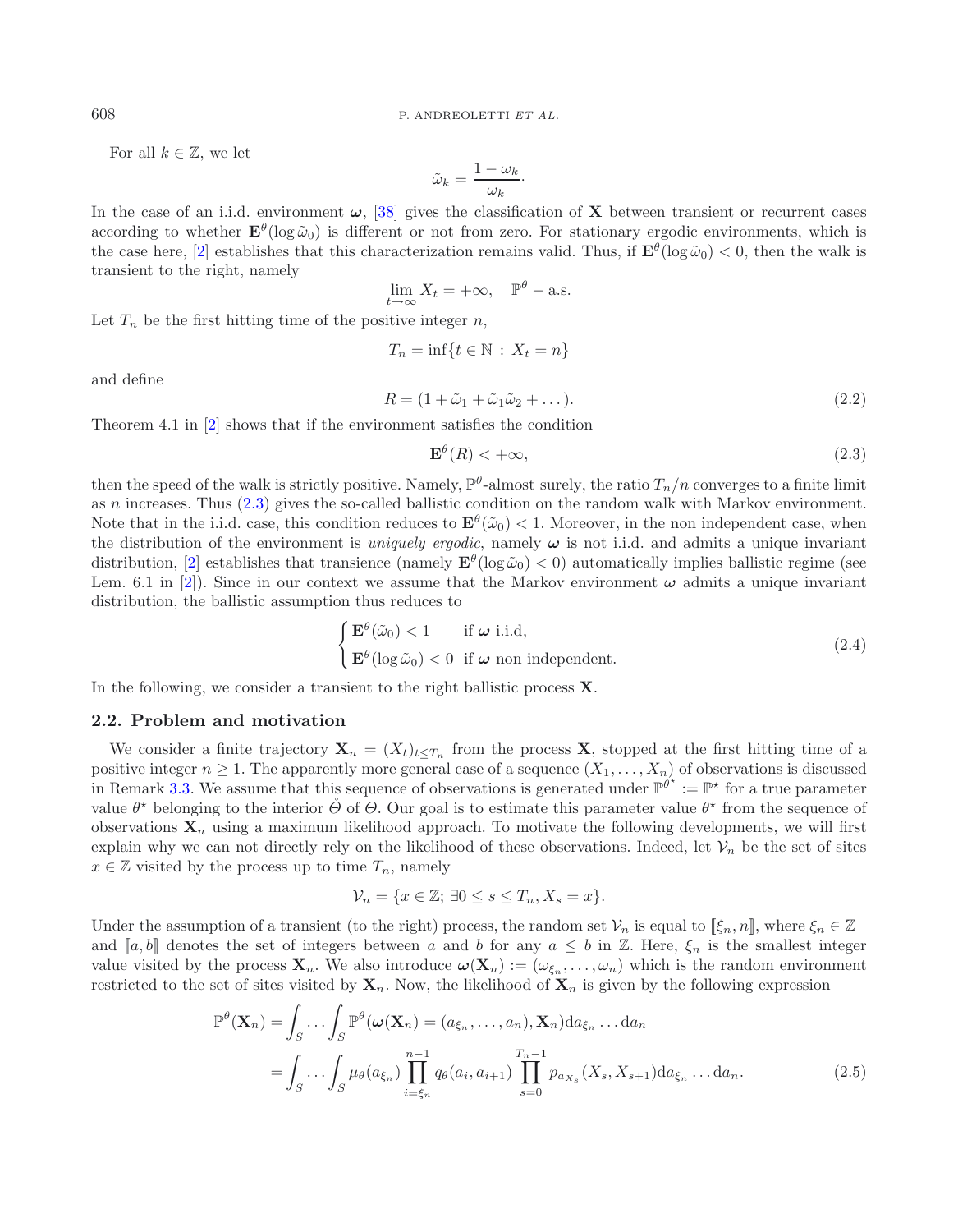Computing the likelihood from the above expression would require to compute  $|\mathcal{V}_n|$  integral terms (where |·| denotes cardinality). As  $|\mathcal{V}_n| \geq n$ , this means that using a discretization method over N points for each integral (or letting N be the cardinality of S) would result in summing over at least  $N^n$  different terms. This is unfeasible but for small values of  $n$ . Moreover, the above expression is not well suited for studying the convergence properties of this likelihood. Following [\[18\]](#page-19-6), instead of focusing on the observed process  $\mathbf{X}_n$ , we will rather consider the underlying sequence  $L_n^n, L_{n-1}^n, \ldots, L_0^n$  of the number of left steps of the process  $\mathbf{X}_n$  at the sequence of sites  $(n, n-1, \ldots, 0)$  and construct our estimator from this latter sequence. Though we do not need it, note that it is argued in [\[18](#page-19-6)] that the latter is in fact a sufficient statistic (at least asymptotically) for the parameter  $\theta$ . In the next section, we show that in the case of a Markov environment, this process exhibits a hidden Markov structure. Moreover for transient RWRE, this process is recurrent, allowing us to study the convergence properties of MLE.

### <span id="page-4-0"></span>**2.3. The underlying hidden Markov chain**

We define the sequence of left steps at each visited site from the (positive part of the) trajectory  $\mathbf{X}_n$  as follows. Let

<span id="page-4-1"></span>
$$
L_x^n := \sum_{s=0}^{T_n-1} \mathbb{1}\{X_s = x; \ X_{s+1} = x - 1\}, \quad \forall x \in \{0, \dots, n\}.
$$

It is observed by [\[29\]](#page-20-5) in the case of an i.i.d. random environment that the sequence  $(L_n^n, L_{n-1}^n, \ldots, L_0^n)$  is distributed as a branching process with immigration in a random environment (BPIRE). We will first show that this remains true in the case of a Markov environment. To this aim, let us introduce the time reversed environment  $\check{\omega} = (\check{\omega}_x)_{x \in \mathbb{Z}}$  defined by  $\check{\omega}_x = \omega_{-x}$  for all  $x \in \mathbb{Z}$ . It is a Markov chain on S with stationary density  $\mu_{\theta}$  and transition  $\check{q}_{\theta}$  defined by

<span id="page-4-2"></span>
$$
\forall a, b \in S, \quad \breve{q}_{\theta}(a, b) = \frac{\mu_{\theta}(b)q_{\theta}(b, a)}{\mu_{\theta}(a)}.
$$

Now we recursively define a sequence of random variables  $(Z_k)_{k\geq 0}$  with  $Z_0 = 0$  and

$$
\forall k \ge 0, \quad Z_{k+1} = \sum_{i=0}^{Z_k} \xi_{k+1,i}, \tag{2.6}
$$

where for all  $k \geq 1$ , the random variables  $(\xi_{k,i})_{i \in \mathbb{N}}$ , are defined on the same probability space as previously, are independent and their conditional distribution, given the environment  $\ddot{\omega}$  is

$$
\forall m \in \mathbb{N}, \quad P_{\tilde{\boldsymbol{\omega}}}(\xi_{k,i} = m) = (1 - \tilde{\omega}_k)^m \tilde{\omega}_k. \tag{2.7}
$$

Here,  $P_{\omega}$  is defined similarly as  $P_{\omega}$  for the environment  $\omega$  replacing  $\omega$ . Then, conditionally on  $\omega$ , the sequence  $(Z_k)_{k\in\mathbb{N}}$  is an inhomogeneous branching process with immigration, with identical offspring and immigration law, given by a geometric distribution (whose parameter depends on the random environment *ω*˘ ). Moreover, it is easily seen that the annealed distribution of the sequence  $(L_n^n, L_{n-1}^n, \ldots, L_0^n)$  and that of  $(Z_0, Z_1, \ldots, Z_n)$  are the same.

<span id="page-4-3"></span>**Lemma 2.1.** For any fixed integer  $n \geq 1$ , the sequence of left steps  $(L_n^n, L_{n-1}^n, \ldots, L_0^n)$  has same distribution  $as (Z_0, Z_1, \ldots, Z_n)$  *under*  $\mathbb{P}^{\theta}$ .

*Proof.* For any fixed integer  $n \geq 1$ , let  $\bar{\omega}^n := (\omega_n, \omega_{n-1}, \ldots, \omega_0, \omega_{-1}, \ldots)$  denote the time reversed environment starting at  $\omega_n$ . Let also  $P_{\bar{\omega}^n}$  be defined similarly as  $P_{\omega}$  for the environment  $\bar{\omega}^n$  replacing  $\omega$ . Then it is known that for any sequence  $(z_0,\ldots,z_n) \in \mathbb{N}^{n+1}$ , we have the equality

$$
P_{\boldsymbol{\omega}}((L_n^n, L_{n-1}^n, \dots, L_0^n) = (z_0, \dots, z_n)) = P_{\bar{\boldsymbol{\omega}}^n}((Z_0, \dots, Z_n) = (z_0, \dots, z_n))
$$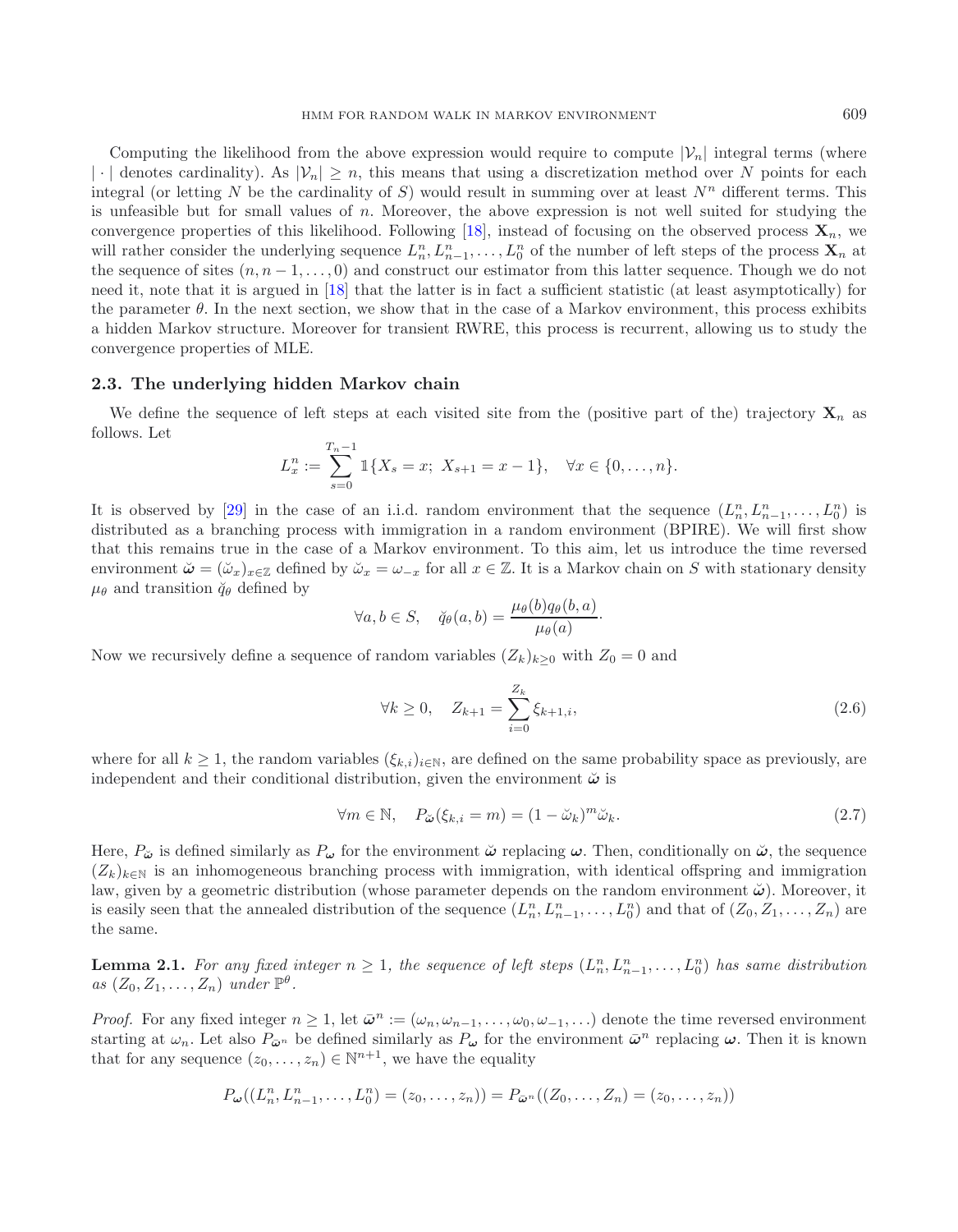<span id="page-5-1"></span>(see for instance Sect. 4.1 in [\[18\]](#page-19-6)). Now the right-hand side  $P_{\bar{\boldsymbol{\omega}}^n}((Z_0,\ldots,Z_n)=(z_0,\ldots,z_n))$  only depends on the environment  $\bar{\omega}^n$  through the first  $(n+1)$  variables  $(\omega_n, \omega_{n-1}, \ldots, \omega_0)$  whose distribution under  $\mathbf{P}^\theta$  is the same as  $(\tilde{\omega}_0, \tilde{\omega}_1, \ldots, \tilde{\omega}_n)$ . As a consequence, using definition [\(2.1\)](#page-2-1) of distribution  $\mathbb{P}^{\theta}$  we obtain the result.

When the environment  $\omega$  is composed of i.i.d. random variables, the resulting sequence  $(Z_k)_{k\geq 0}$  is a homogeneous Markov chain under  $\mathbb{P}^{\theta}$  (see *e.g.* [\[18](#page-19-6)]). Now, when the environment  $\omega$  is itself a Markov chain, we observe that  $(Z_k)_{k\geq 0}$  is distributed as a hidden Markov chain, or more precisely as the second marginal of a first order autoregressive process with Markov regime [\[22\]](#page-19-12), where the latent sequence is given by  $\ddot{\omega}$ . We state this result as a lemma (namely Lem. [2.2](#page-5-0) below) even though its proof is obvious and thus omitted. Let us recall that a first order autoregressive process with Markov regime (or Markov-switching autoregression) is a bivariate process  $\{(\check{\omega}_k, Z_k)\}_{k>0}$  such that  $\check{\omega} = (\check{\omega}_k)_{k>0}$  is a Markov chain and conditionally on  $\check{\omega}$ , the sequence  $(Z_k)_{k>0}$  is an inhomogeneous Markov chain whose transition from  $Z_{k-1}$  to  $Z_k$  only depends on  $Z_{k-1}$  and  $\tilde{\omega}_k$ .

For any  $a \in S$  and  $(x, y) \in \mathbb{N}^2$ , denote

<span id="page-5-2"></span><span id="page-5-0"></span>
$$
g_a(x,y) = {x+y \choose x} a^{x+1} (1-a)^y
$$
\n(2.8)

and let  $\delta_x$  be the Dirac measure at x. Let us recall that the process  $(Z_k)_{k\geq 0}$  is defined through [\(2.6\)](#page-4-1) and [\(2.7\)](#page-4-2).

**Lemma 2.2.** *Under*  $\mathbb{P}^{\theta}$ *, the process*  $\{\langle \breve{\omega}_k, Z_k \rangle\}_{k>0}$  *is a first-order autoregressive process with Markov regime. The first component*  $\ddot{\omega}$  *is an homogenous Markov chain with transition kernel density*  $\ddot{q}_{\theta}$  *and initial distribution*  $\mu_{\theta}$ . Conditionally on  $\ddot{\omega}$ , the process  $(Z_k)_{k\in\mathbb{N}}$ , is an inhomogeneous Markov chain, starting from  $Z_0 = 0$  and with *transitions*

$$
\forall (x, y) \in \mathbb{N}^2, \forall k \in \mathbb{N} \quad P_{\breve{\boldsymbol{\omega}}}(Z_{k+1} = y | Z_k = x) = g_{\breve{\boldsymbol{\omega}}_{k+1}}(x, y).
$$

*As a consequence,*  $\{(\check{\omega}_k, Z_k)\}_{k\geq 0}$  *is a Markov chain with state space*  $S \times \mathbb{N}$ *, starting from*  $\mu_\theta \otimes \delta_0$  *and with transition kernel density*  $\Pi_{\theta}$  *defined for all*  $(a, b, x, y) \in S^2 \times \mathbb{N}^2$  *by* 

$$
\Pi_{\theta}((a, x), (b, y)) = \breve{q}_{\theta}(a, b)g_{b}(x, y).
$$
\n(2.9)

**Remark 2.3.** The conditional autoregressive part of the distribution, given by  $(2.8)$ , is usually referred to as emission distribution. Note that in our framework, this law does not depend on the parameter  $\theta$ .

Under  $\mathbb{P}^{\theta}$ , the process  $(\check{\omega}, Z)$  has initial distribution  $\mu_{\theta} \otimes \delta_0$ . In the sequel, we also need  $(\check{\omega}, Z)$  as well as the chain  $(\omega_k)_{k\geq 0}$  starting from any initial distribution. For any probability  $\nu$  on  $\mathcal{B}(S\times\mathbb{N})$ , denote  $\mathbb{P}^{\theta}_{\nu}$  the law of  $(\tilde{\omega}, Z)$  starting from  $(\omega_0, Z_0) \sim \nu$  (note that  $\tilde{\omega}_0 = \omega_0$ ). Denote  $\mathbb{E}_{\nu}^{\theta}$  the corresponding expectation. In particular, for  $(a, x) \in S \times \mathbb{N}$ , we let  $\mathbb{P}^{\theta}_{(a,x)}$  and  $\mathbb{E}^{\theta}_{(a,x)}$  be the probability and expectation if  $(\omega_0, Z_0) = (a, x)$ . Moreover, when only the first component is concerned and when no confusion occurs, if the chain  $\ddot{\omega}$  or  $\omega$  starts from its stationary distribution  $\mu_{\theta}$ , we still denote this marginal law by  $\mathbf{P}^{\theta}$  and the corresponding expectation by  $\mathbf{E}^{\theta}$ . If  $\ddot{\omega}$  or  $\omega$  start from another initial law, for example  $\omega_0 = a$ , we denote their law by  $\mathbf{P}_a^{\theta}$  and corresponding expectation  $\mathbf{E}_{a}^{\theta}$ . For  $n \in \mathbb{N}$ , we let  $\mathcal{F}_n = \sigma\{\omega_k, k = 0, \ldots, n\}$  (resp.  $\breve{\mathcal{F}}_n = \sigma\{\breve{\omega}_k, k = 0, \ldots, n\}$ ) be the  $\sigma$ -field induced by the  $(n + 1)$  first random variables of the environment (resp. of the time reversed environment). Moreover, we denote by  $\omega^n = (\omega_n, \omega_{n+1}, \ldots)$  and  $\check{\omega}^n = (\check{\omega}_n, \check{\omega}_{n+1}, \ldots)$  the shifted sequences. The family of shift operators  $(\tau^n)_{n\geq 1}$  where  $\tau^n : \Omega \to \Omega$  is defined by

$$
\forall \omega, \check{\omega} \in \Omega, \quad \tau^n(\omega) = \omega^n \text{ and } \tau^n(\check{\omega}) = \check{\omega}^n. \tag{2.10}
$$

In Section [5,](#page-15-0) we show that under the ballistic assumption, the bivariate kernel  $\Pi_{\theta}((a, x), (b, y))$  is positive Harris recurrent and admits a unique invariant distribution with density  $\pi_{\theta}$ , for which we give an explicit formula (see Prop. [5.1\)](#page-15-2). In the following, we let  $\overline{\mathbb{P}}^{\theta}$  and  $\overline{\mathbb{E}}^{\theta}$  be the probability and expectation induced when considering the chain  $\{(\check{\omega}_k, Z_k)\}_{k>0}$  under its stationary distribution  $\pi_{\theta}$ .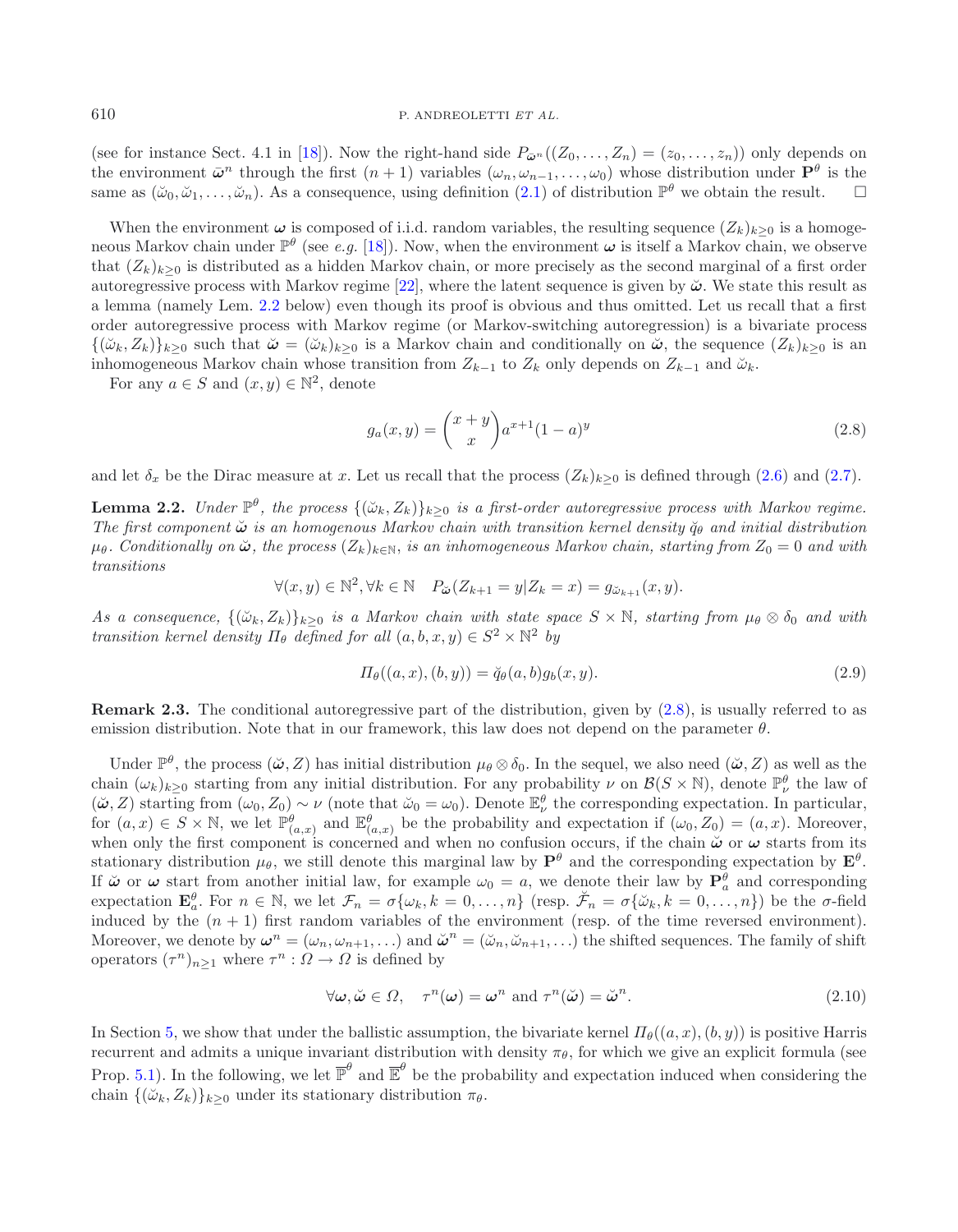# 3. Assumptions and results

#### <span id="page-6-0"></span>**3.1. Estimator construction**

Recall that our aim is to infer the unknown parameter  $\theta^* \in \mathcal{O}$ , using the observation of a finite trajectory  $\mathbf{X}_n$ up to the first hitting time  $T_n$  of site n. The observed trajectory is transformed into the sequence  $L_n^n, L_{n-1}^n, \ldots, L_0^n$ of the number of left steps of the process  $\mathbf{X}_n$  at the sequence of sites  $(n, n-1, \ldots, 0)$ . This trajectory is generated under the law  $\mathbb{P}^{\star}$  (recall that  $\mathbb{P}^{\star}$  is a shorthand notation of  $\mathbb{P}^{\theta^{\star}}$ ). Due to the equality in law given by Lemma [2.1,](#page-4-3) we can consider that we observe a sequence of random variables  $(Z_0, \ldots, Z_n)$  which is the second component of an autoregressive process with Markov regime described in Lemma [2.2.](#page-5-0) Thus under  $\mathbb{P}^*$ , the law of the MLE of these observations is the same than the law of MLE built from  $(Z_0, \ldots, Z_n)$ .

As a consequence, we can now rely on a set of well established techniques developed in the context of autoregressive processes with Markov regime, both for computing efficiently the likelihood and for establishing its asymptotic properties. Following [\[22\]](#page-19-12), we define a conditional log-likelihood, conditioned on an initial state of the environment  $\check{\omega}_0 = a_0 \in S$ . The reason for doing so is that the stationary distribution of  $\{\check{\omega}_k, Z_k\}_{k>0}$  and hence the true likelihood, is typically infeasible to compute.

**Definition 3.1.** Fix some  $a_0 \in S$  and consider the conditional log-likelihood of the observations defined as

$$
\ell_n(\theta, a_0) := \log \mathbb{P}^{\theta}_{(a_0, 0)}(Z_1, \dots, Z_n) = \log \int_{S^n} \prod_{i=1}^n \breve{q}_{\theta}(a_{i-1}, a_i) g_{a_i}(Z_{i-1}, Z_i) da_i.
$$
 (3.1)

Note that the above expression of the (conditional) log-likelihood shares the computational problems mentioned for expression [\(2.5\)](#page-3-2). However, in the present context of autoregressive processes with Markov regime, efficient computation of this expression is possible. The key ingredient for this computation (that also serves to study the convergence properties of  $\ell_n$ ) is to rely on the following additive form

$$
\ell_n(\theta, a_0) = \sum_{k=1}^n \log \mathbb{P}^{\theta}_{(a_0, 0)}(Z_k | Z_0, \dots, Z_{k-1})
$$
  
= 
$$
\sum_{k=1}^n \log \left( \iint_{S^2} g_b(Z_{k-1}, Z_k) \breve{q}_{\theta}(a, b) \mathbb{P}^{\theta}_{(a_0, 0)}(\breve{\omega}_{k-1} = a | Z_0^{k-1}) \, \mathrm{d}a \mathrm{d}b \right),
$$

where  $Z_s^t$  denotes  $Z_s, Z_{s+1}, \ldots, Z_t$  for any integers  $s \leq t$ . We further develop this point in Section [4.1](#page-8-1) and also refer to [\[22\]](#page-19-12) for more details.

**Definition 3.2.** The estimator  $\hat{\theta}_n$  is defined as a measurable choice

$$
\hat{\theta}_n \in \operatorname*{Argmax}_{\theta \in \Theta} \ell_n(\theta, a_0).
$$

<span id="page-6-1"></span>Note that we omit the dependence of  $\hat{\theta}_n$  on the initial state  $a_0$  of the environment.

**Remark 3.3.** When considering a size-n sample  $X_1, \ldots, X_n$  instead of a trajectory stopped at random time  $T_n$ , we may consider  $m := m(n) = \max_{1 \le i \le n} X_i$  and restrict our attention to the sub-sample  $X_1, \ldots, X_{T_m}$ . As we consider a transient random walk,  $m(n)$  increases to infinity with n. Consistency with respect to n or  $m(n)$  is equivalent. Now considering the rates, note that in the ballistic case we can easily obtain that  $m(n) \sim cn$  for some  $c > 0$  so that rates of convergence as well as efficiency issues with respect to  $m(n)$  or n are the same. Note that information about  $T_m$  has to be extracted first and then the data may be reduced to the sequence of left steps without loosing information.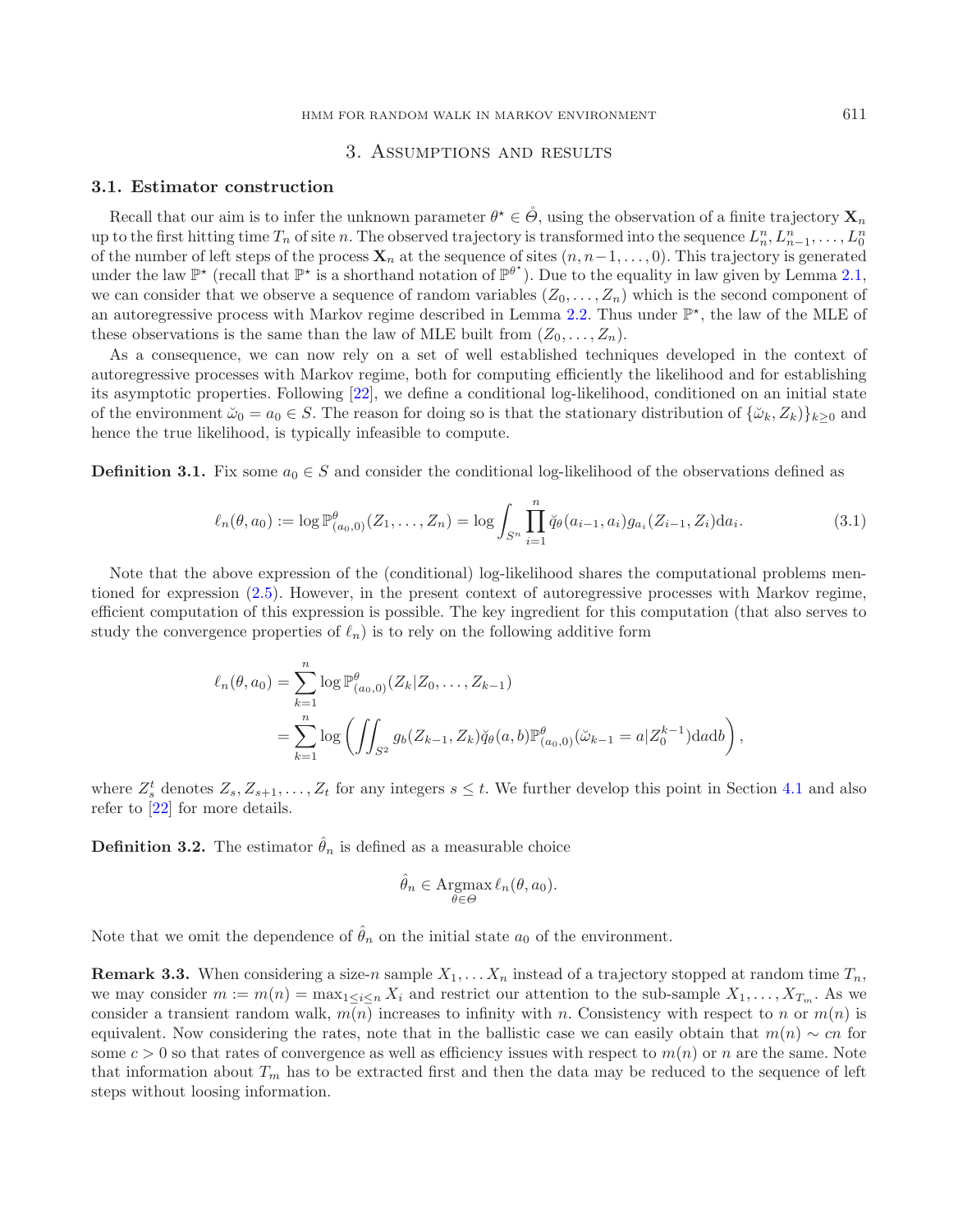# **3.2. Assumptions and results**

Recall that  $q_{\theta}$  and  $\mu_{\theta}$  are respectively the transition and the invariant probability densities of the environment Markov chain  $\omega$  with values in S, while  $\breve{q}_{\theta}$  and  $\mu_{\theta}$  are the same quantities for the time reversed chain  $\breve{\omega}$ . Moreover, S is a closed subset of  $(0, 1)$  so that we can assume that there exists some  $\varepsilon \in (0, 1)$  such that

<span id="page-7-8"></span><span id="page-7-7"></span><span id="page-7-6"></span>
$$
S \subseteq [\varepsilon; 1 - \varepsilon].\tag{3.2}
$$

<span id="page-7-0"></span>The above assumption is known as the uniform ellipticity condition.

We also recall that the random variable  $R$  is defined by  $(2.2)$ .

<span id="page-7-1"></span>**Assumption 1** (Ballistic case). For any  $\theta \in \Theta$ , Inequality [\(2.4\)](#page-3-4) is satisfied.

**Assumption 2.** There exist some constants  $0 < \sigma_-, \sigma_+ < +\infty$  such that

$$
\sigma_- \le \inf_{\theta \in \Theta} \inf_{a,b \in S} q_\theta(a,b) \le \sup_{\theta \in \Theta} \sup_{a,b \in S} q_\theta(a,b) \le \sigma_+.
$$

Note that it easily follows from this assumption that the stationary density  $\mu_{\theta}$  also satisfies

$$
\sigma_{-} \le \inf_{\theta \in \Theta} \inf_{a \in S} \mu_{\theta}(a) \le \sup_{\theta \in \Theta} \sup_{a \in S} \mu_{\theta}(a) \le \sigma_{+}.
$$
\n(3.3)

Moreover, we also get that the time reversed transition density  $\ddot{q}_{\theta}$  satisfies

$$
\frac{\sigma^2}{\sigma_+} \le \inf_{\theta \in \Theta} \inf_{a,b \in S} \breve{q}_{\theta}(a,b) \le \sup_{\theta \in \Theta} \sup_{a,b \in S} \breve{q}_{\theta}(a,b) \le \frac{\sigma^2_+}{\sigma_-}.
$$
\n(3.4)

Assumptions [1](#page-7-0) and [2](#page-7-1) are used to establish that the bivariate process  $\{(\check{\omega}_k, Z_k)\}_{k>0}$  is positive Harris recurrent. Note in particular that the weakest assumptions currently ensuring consistency of the MLE in the HMM setting contain positive Harris recurrence of the hidden chain [\[21\]](#page-19-17) and Assumption [2](#page-7-1) is further required in the less simple case of an autoregressive model with Markov regime [\[22](#page-19-12)]. The lower bound in Assumption [2](#page-7-1) may be restrictive in a general HMM setting as it prevents the support S from being unbounded. However here we have  $S \subseteq (0,1)$  and thus Assumption [2](#page-7-1) is satisfied in many examples (see Sect. [4\)](#page-8-0).

Next assumption is classical from a statistical perspective and requires smoothness of the underlying model.

<span id="page-7-4"></span>**Assumption 3** (Regularity condition). For all  $(a, b) \in S^2$ , the map  $\theta \mapsto q_\theta(a, b)$  is continuous.

<span id="page-7-2"></span>In order to ensure identifiability of the model, we naturally require identifiability of the parameter from the distribution of the environment.

**Assumption 4** (Identifiability condition)**.**

$$
\forall \theta, \theta' \in \Theta, \quad \theta = \theta' \iff q_{\theta} = q_{\theta'}.
$$

<span id="page-7-5"></span>**Theorem 3.[4](#page-7-2).** *Under Assumptions* [1](#page-7-0) *to* 4*, the maximum likelihood estimator*  $\hat{\theta}_n$  *converges*  $\mathbb{P}^*$ *-almost surely to the true parameter value*  $\theta^*$  *as n tends to infinity.* 

<span id="page-7-3"></span>We now introduce the conditions that will ensure asymptotic normality of  $\hat{\theta}_n$  under  $\mathbb{P}^*$ . In the following, for any function  $\varphi : \Theta \mapsto \mathbb{R}$ , we let  $\partial_{\theta} \varphi$  and  $\partial_{\theta}^{2} \varphi$  denote gradient vector and Hessian matrix, respectively. Moreover,  $\|\cdot\|$  is the uniform norm (of a vector or a matrix). Again, next condition is classical and requires regularity of the mapping underlying the statistical model.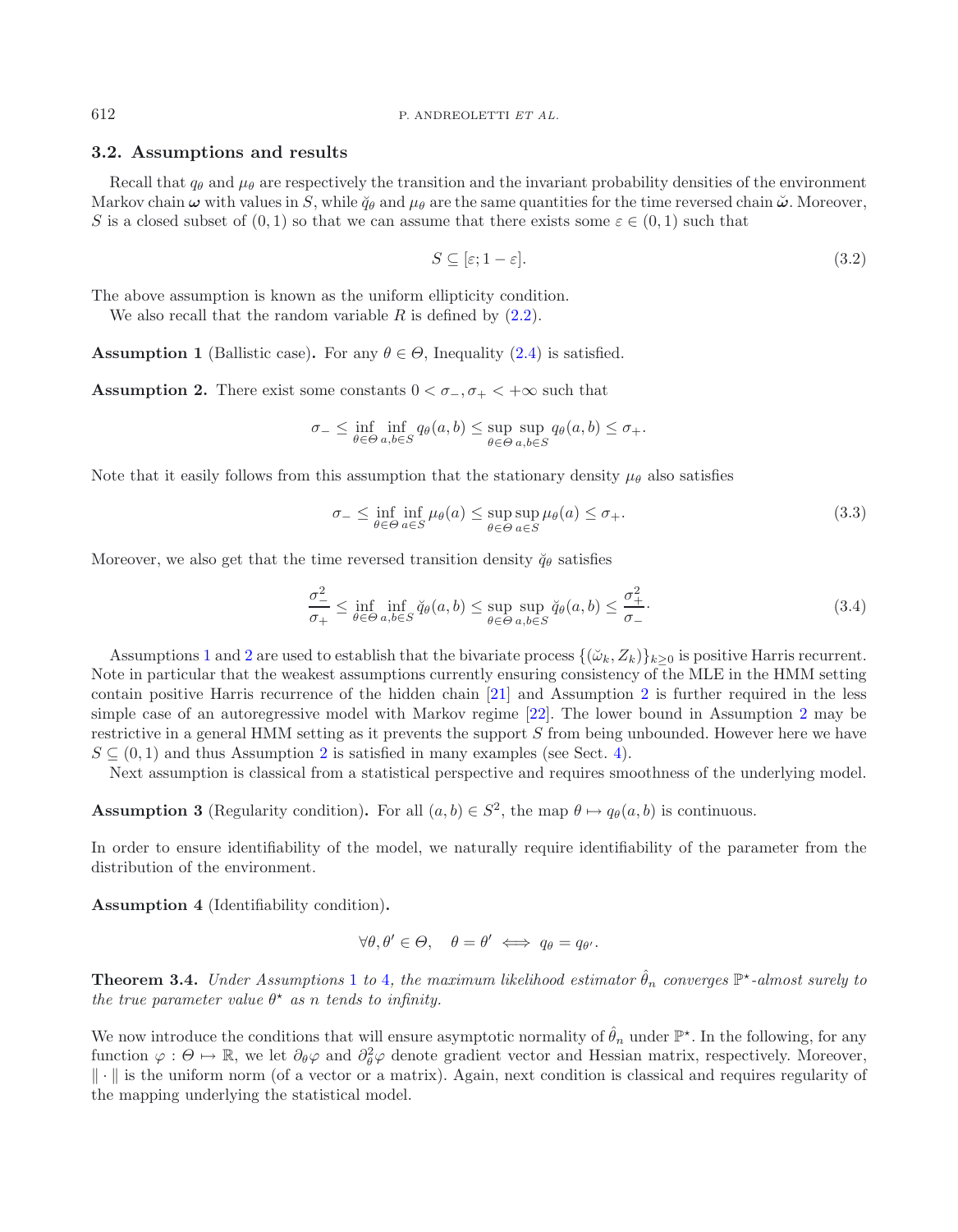**Assumption 5.** For all  $(a, b) \in S^2$ , the map  $\theta \mapsto q_\theta(a, b)$  is twice continuously differentiable on  $\hat{\Theta}$ . Moreover,

<span id="page-8-2"></span>
$$
\sup_{\theta \in \hat{\Theta}} \sup_{a,b \in S} \|\partial_{\theta} \log q_{\theta}(a,b)\| < +\infty, \quad \sup_{\theta \in \hat{\Theta}} \sup_{a,b \in S} \|\partial_{\theta}^{2} \log q_{\theta}(a,b)\| < +\infty, \sup_{\theta \in \hat{\Theta}} \sup_{a \in S} \|\partial_{\theta} \log \mu_{\theta}(a)\| < +\infty \text{ and } \sup_{\theta \in \hat{\Theta}} \sup_{a \in S} \|\partial_{\theta}^{2} \log \mu_{\theta}(a)\| < +\infty.
$$

Following the notation from Section 6.1 in [\[22](#page-19-12)], we now introduce the asymptotic Fisher information matrix. We start by extending the chain  $\{(\check{\omega}_k, Z_k)\}_{k\in\mathbb{N}}$  with indexes in N to a stationary Markov chain  $\{(\check{\omega}_k, Z_k)\}_{k\in\mathbb{Z}}$ indexed by Z. Let us recall that  $\overline{\mathbb{P}}^{\theta}$  and  $\overline{\mathbb{E}}^{\theta}$  respectively denote probability and expectation under the stationary distribution  $\pi_{\theta}$  of the chain  $\{(\check{\omega}_k, Z_k)\}_{k>0}$ . For any  $k \geq 1, m \geq 0$ , we let

$$
\Delta_{k,m}(\theta) = \overline{\mathbb{E}}^{\theta} \left( \sum_{i=-m+1}^{k} \partial_{\theta} \log \breve{q}_{\theta}(\breve{\omega}_{i-1}, \breve{\omega}_{i}) \middle| Z^{k}_{-m} \right) - \overline{\mathbb{E}}^{\theta} \left( \sum_{i=-m+1}^{k-1} \partial_{\theta} \log \breve{q}_{\theta}(\breve{\omega}_{i-1}, \breve{\omega}_{i}) \middle| Z^{k-1}_{-m} \right).
$$

Note that this expression derives from Fisher identity stated in [\[32](#page-20-12)]. Indeed, under general assumptions, the score function equals the conditional expectation of the complete score, given the observed data. As the emission distribution g does not depend on the parameter  $\theta$ , the complete score reduces to a sum of terms involving  $\breve{q}_{\theta}$ only.

Lemma 10 in [\[22](#page-19-12)] establishes that for any  $k \geq 1$ , the sequence  $(\Delta_{k,m}(\theta^*))_{m\geq 0}$  converges in  $\mathbb{L}^2(\overline{\mathbb{P}}^*)$  to some limit  $\Delta_{k,\infty}(\theta^*)$ . From this quantity, we may define

<span id="page-8-4"></span>
$$
I(\theta^*) = \overline{\mathbb{E}}^{\star}(\Delta_{0,\infty}(\theta^*)^{\mathsf{T}}\Delta_{0,\infty}(\theta^*)),
$$
\n(3.5)

<span id="page-8-3"></span>where by convention  $\Delta_{0,\infty}$  is a row vector and  $u^{\dagger}$  is the transpose vector of u. Then,  $I(\theta^*)$  is the Fisher information matrix of the model. We can now state the asymptotic normality result.

**Theorem 3.[5](#page-7-3).** *Under Assumptions* [1](#page-7-0) *to* 5*, if the asymptotic Fisher information matrix*  $I(\theta^*)$  *defined by* [\(3.5\)](#page-8-2) *is invertible, we have that*

$$
n^{-1/2}(\hat{\theta}_n - \theta^{\star}) \underset{n \to +\infty}{\longrightarrow} \mathcal{N}(0, I(\theta^{\star})^{-1}), \quad \mathbb{P}^{\star}\text{-weakly}.
$$

Note that the definition of  $I(\theta^*)$  is not constructive. In particular, asymptotic normality of the MLE requires that  $I(\theta^*)$  is invertible but this may not be ensured through more explicit conditions on the original process. However, the Fisher information may be approximated through the Hessian of the log-likelihood. Indeed, The-orem 3 in [\[22\]](#page-19-12) states that the normalized Hessian of the log-likelihood converges to  $-I(\theta^*)$  under stationary distribution  $\overline{\mathbb{P}}^{\star}$ . Moreover, this result is generalized to obtain convergence under non stationary distribution  $\mathbb{P}^{\star}$ (see the proof of Thm. 6 in that reference). Thus we have

$$
\frac{1}{n}\partial_{\theta}^{2}\ell_{n}(\hat{\theta}_{n}) \underset{n \to +\infty}{\longrightarrow} -I(\theta^{\star}), \quad \mathbb{P}^{\star} - \text{a.s.}
$$
\n(3.6)

<span id="page-8-0"></span>In practice, this may be used to approximate the asymptotic variance of the estimator  $\hat{\theta}_n$ , as illustrated in Section [4.3.](#page-13-0)

# 4. Illustration: Examples and simulations

#### <span id="page-8-1"></span>**4.1. Computation of the likelihood**

The computation of the log-likelihood relies on the following set of equations. As already noted, we have

$$
\ell_n(\theta, a) = \sum_{k=1}^n \log \mathbb{P}_{(a,0)}^{\theta} (Z_k | Z_0^{k-1}),
$$
  
= 
$$
\sum_{k=1}^n \log \left( \iint_{S^2} g_{b'}(Z_{k-1}, Z_k) \breve{q}_{\theta}(b, b') \mathbb{P}_{(a,0)}^{\theta} (\breve{\omega}_{k-1} = b | Z_0^{k-1}) \, \mathrm{d}b \mathrm{d}b' \right).
$$
 (4.1)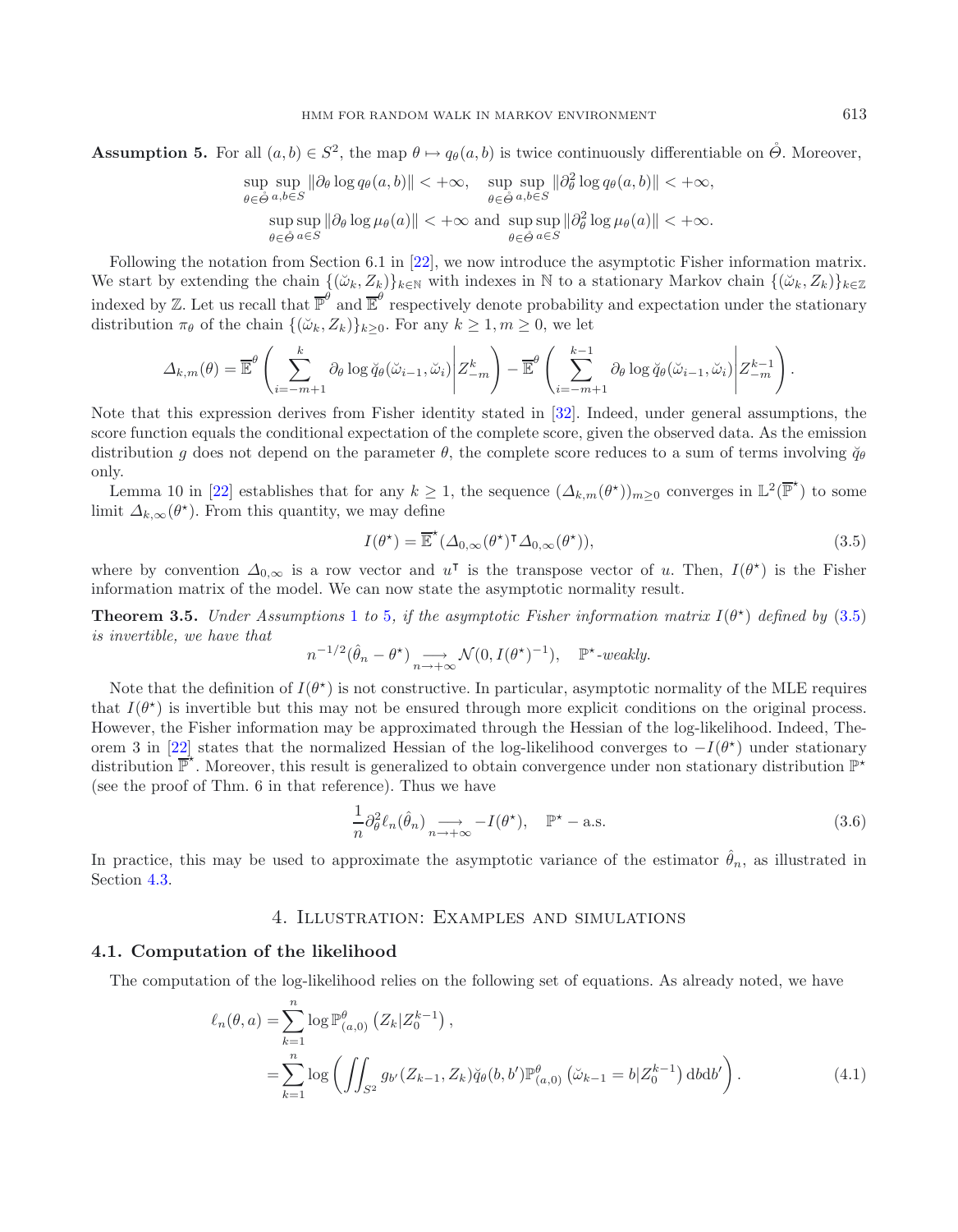In this expression, the quantity

<span id="page-9-3"></span>
$$
F_k^{\theta,a}(\cdot) = \mathbb{P}_{(a,0)}^{\theta} \left( \breve{\omega}_k = \cdot | Z_0^k \right), \qquad (4.2)
$$

is the called the *prediction filter*. It is a probability distribution on S and it is computed through recurrence relations. Indeed, we have

$$
\begin{cases}\nF_0^{\theta,a} = \delta_a, \\
F_{k+1}^{\theta,a}(b') \propto g_{b'}(Z_k, Z_{k+1}) \int_S \breve{q}_{\theta}(b, b') F_k^{\theta,a}(b) db, \quad k \ge 0, b' \in S,\n\end{cases}
$$
\n(4.3)

where  $\alpha$  means proportional to (up to a normalizing constant).

When  $S$  is discrete, the integral terms over  $S$  reduce to sums and computing the prediction filter recursively enables to compute the log-likelihood of the observations, and then the MLE. We illustrate these computations in the case of Example 2 below as well as in Section [4.3.](#page-13-0) When  $S$  is continuous, approximation methods are required, *e.g.* particle filters or Monte Carlo expectation-maximisation (em) algorithms. We refer to Section 8 in [\[22](#page-19-12)] for more details.

Note that in any case, optimisation of the log-likelihood is either done through em algorithm [\[9,](#page-19-23) [19](#page-19-24)] or by direct optimisation procedures, as there is no analytical expression for its maximiser. Thus, the computation of the gradient of this log-likelihood is often used (*e.g.* in descent gradient optimisation methods). As soon as we can differentiate under the integral sign (which is valid under Assumption [5\)](#page-7-3), the gradient function  $\partial_{\theta} \ell_n(\theta, a)$ writes

$$
\partial_{\theta} \ell_{n}(\theta, a) = \left( \iint_{S^{2}} g_{b'}(Z_{k-1}, Z_{k}) \breve{q}_{\theta}(b, b') F_{k-1}^{\theta, a}(b) \mathrm{d}b \mathrm{d}b' \right)^{-1} \times \sum_{k=1}^{n} \left( \iint_{S^{2}} g_{b'}(Z_{k-1}, Z_{k}) [\partial_{\theta} \breve{q}_{\theta}(b, b') F_{k-1}^{\theta, a}(b) + \breve{q}_{\theta}(b, b') \partial_{\theta} F_{k-1}^{\theta, a}(b)] \mathrm{d}b \mathrm{d}b' \right). \tag{4.4}
$$

Note that the gradient of the prediction filter  $\partial_{\theta} F_{k-1}^{\theta,a}$  may be obtained through recurrence relations similar to [\(4.3\)](#page-9-1). However, these relations are more involved since the normalizing constant in (4.3) depends on  $\theta$  and can not be neglected.

To conclude this section, we mention that computing the Hessian of the log-likelihood can be done in a similar way.

#### <span id="page-9-0"></span>**4.2. Examples**

In this section, we provide some examples of environments *ω* and check the assumptions needed for consistency and asymptotic normality of the MLE.

**Example 1** (Simple i.i.d. environment on two values). Let  $q_{\theta}(a, b) = \mu_{\theta}(b)$  and  $\mu_{\theta}(\cdot) = \mu_{p}(\cdot) = p\delta_{a_1}(\cdot) + (1 - \mu_{p_1})(\cdot)$  $p)\delta_{a_2}(\cdot)$  with known values  $a_1, a_2 \in (0, 1)$  and unknown parameter  $p \in [\gamma, 1 - \gamma] \subseteq (0, 1)$ .

The support of the environment is reduced to  $S = \{a_1, a_2\}$ . Moreover, we assume that  $a_1, a_2$  and  $\Theta$  are such that the process is transient to the right and ballistic. In the i.i.d. case, the ballistic assumption (that also implies transience) reduces to  $\mathbf{E}^{\theta}(\tilde{\omega}_0) < 1$  and thus to

$$
p\frac{1-a_1}{a_1} + (1-p)\frac{1-a_2}{a_2} < 1.
$$

The log-likelihood of the observations has a very simple form in this setup

$$
\ell_n(p) = \sum_{k=1}^n \log \left[ p a_1^{Z_{k-1}+1} (1-a_1)^{Z_k} + (1-p) a_2^{Z_{k-1}+1} (1-a_2)^{Z_k} \right],
$$

<span id="page-9-2"></span><span id="page-9-1"></span>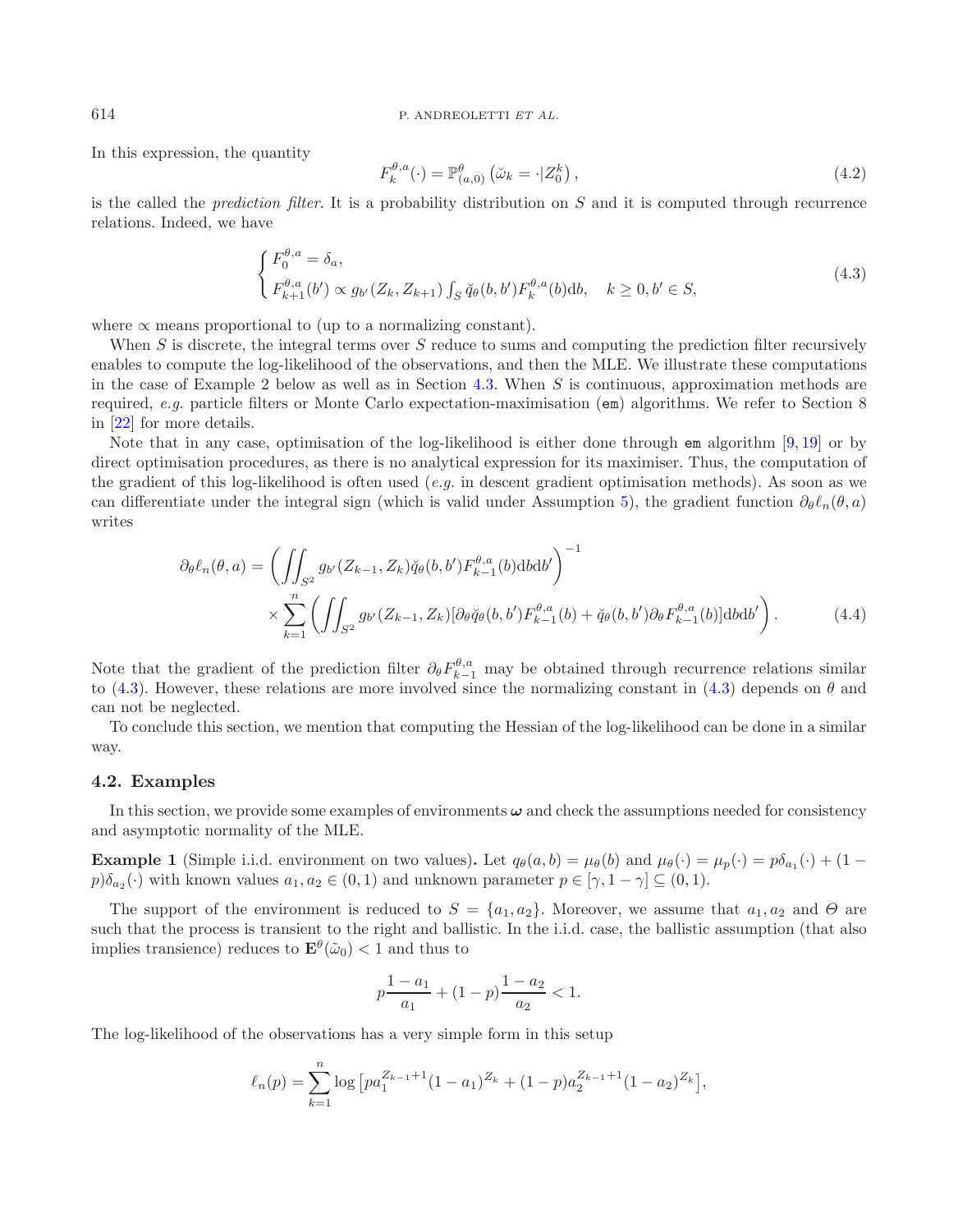and its maximiser  $\hat{\theta}_n = \hat{p}_n$  is obtained through numerical optimisation. We refer to [\[18](#page-19-6), [25](#page-19-7)] for previous results obtained in this setup.

Assumptions [2](#page-7-1) and [4](#page-7-2) are satisfied as soon as  $\Theta \subseteq [\gamma, 1-\gamma]$  and  $a_1 \neq a_2$ , respectively. Moreover, Assumptions [3](#page-7-4) and [5](#page-7-3) are automatically satisfied. Indeed, for any  $p \in \Theta$  and any  $a \in S$ , we have

$$
|\partial_p \log \mu_p(a)| = \frac{1}{p \mathbb{1}\{a = a_1\} + (1 - p) \mathbb{1}\{a = a_2\}},
$$
  

$$
|\partial_p^2 \log \mu_p(a)| = \frac{1}{p^2 \mathbb{1}\{a = a_1\} + (1 - p)^2 \mathbb{1}\{a = a_2\}}.
$$

As a consequence, Theorems [3.4](#page-7-5) and [3.5](#page-8-3) are valid in this setup.

**Example 2** (Finite Markov chain environment)**.**

Let us assume that  $S = \{a_1, a_2\}$  is fixed and known and the stationary Markov chain  $\omega$  is defined through its transition matrix

$$
Q_{\theta} = \begin{pmatrix} \alpha & 1 - \alpha \\ 1 - \beta & \beta \end{pmatrix},
$$

where the parameter is  $\theta = (\alpha, \beta) \in [\gamma, 1 - \gamma]^2$  for some  $\gamma > 0$ 

Note that Assumption [2](#page-7-1) is satisfied as soon as  $\gamma > 0$ . The stationary measure of the Markov chain is given by

$$
\mu_{\theta} = \left(\frac{1-\beta}{2-\alpha-\beta}, \frac{1-\alpha}{2-\alpha-\beta}\right).
$$

This is automatically a reversible Markov chain so that  $\check{q}_{\theta} = q_{\theta}$ . The transience condition writes

$$
(1 - \beta) \log \left( \frac{1 - a_1}{a_1} \right) + (1 - \alpha) \log \left( \frac{1 - a_2}{a_2} \right) < 0.
$$

Moreover, as soon as  $\alpha \neq 1 - \beta$  the sequence  $\omega$  is non independent and the existence of a unique stationary measure for  $\omega$  ensures the ballistic regime from transience assumption (Lem. 6.1 in [\[2](#page-19-22)]). Let us now consider the log-likelihood expression in this setup. As already explained, the key point for computing the log-likelihood in the setup of an autoregressive process with Markov regime is to rely on the following additive form

$$
\ell_n(\theta, a_1) = \sum_{k=1}^n \log \mathbb{P}^{\theta}(Z_k | Z_0^{k-1}, \omega_0 = a_1)
$$
  
= 
$$
\sum_{k=1}^n \log \left( \sum_{b, b' \in S^2} g_{b'}(Z_{k-1}, Z_k) q_{\theta}(b, b') F_{k-1}^{\theta, a_1}(b) \right),
$$

where  $F_k^{\theta,a}$  is the prediction filter defined by [\(4.2\)](#page-9-2) and we used  $\check{q}_{\theta} = q_{\theta}$ . Relying on matrix notation, we let  $F_k^{\theta,a}$  be the row vector  $(F_k^{\theta,a}(a_1), F_k^{\theta,a}(a_2))$  while  $G_k$  is the row vector  $(g_{a_1}(Z_{k-1}, Z_k), g_{a_2}(Z_{k-1}, Z_k))$  and  $u^{\dagger}$ the transpose vector of  $u$ . Then we obtain

$$
\ell_n(\theta, a_1) = \sum_{k=1}^n \log \left[ F_{k-1}^{\theta, a_1} Q_\theta G_k^{\mathsf{T}} \right].
$$

Moreover, the sequence of prediction filters  ${F_k^{\theta,a_1}}_{0 \le k \le n-1}$  is obtained through the recurrence relations [\(4.3\)](#page-9-1) that in our context, write as

$$
\begin{cases} F_0^{\theta, a_1} = (1, 0) \\ F_{k+1}^{\theta, a_1} \propto F_k^{\theta, a} Q_\theta \text{Diag}(G_{k+1}). \end{cases}
$$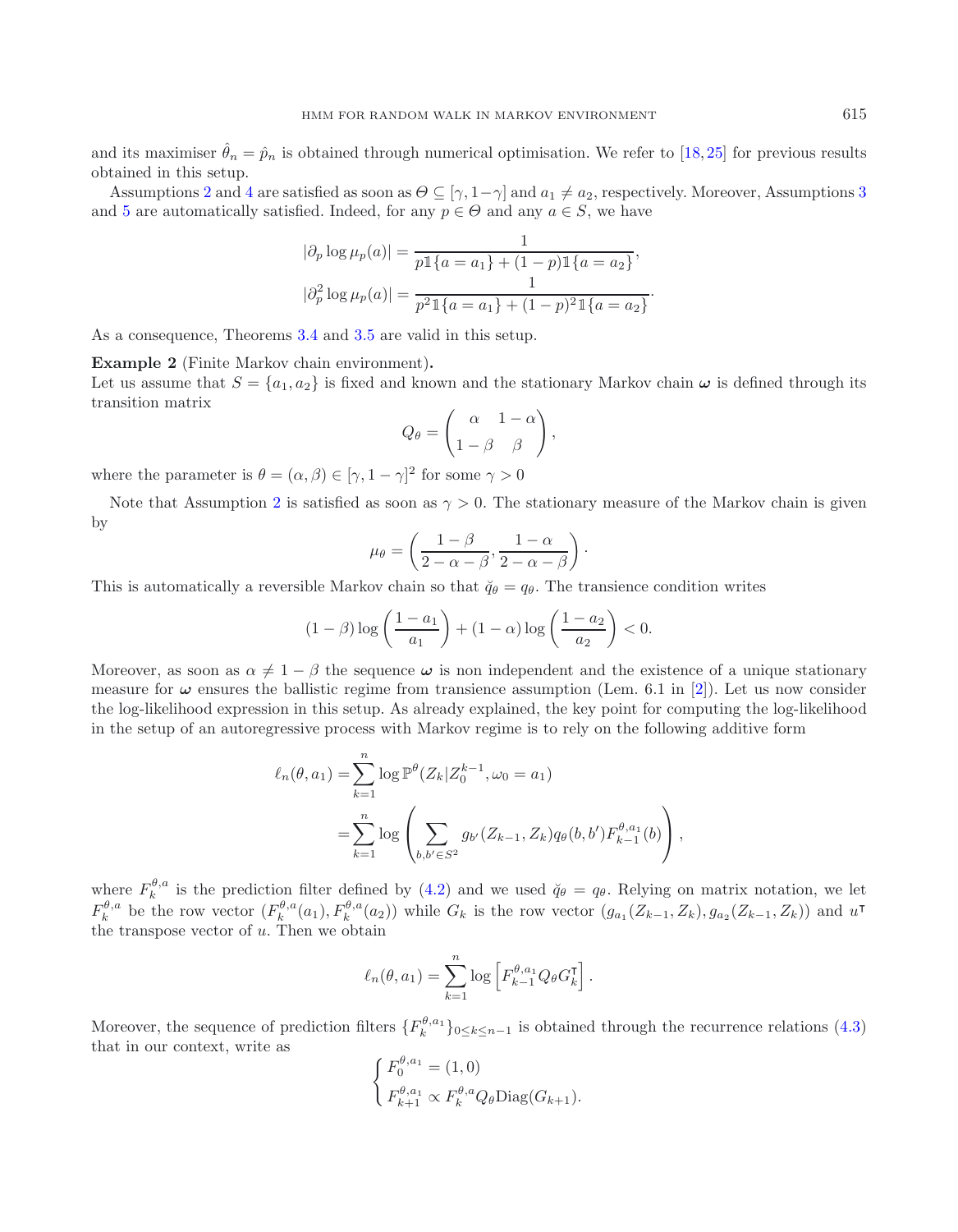Now, the gradient function  $\partial_{\theta} \ell_n(\theta, a)$  given by [\(4.4\)](#page-9-3) satisfies the following equations

$$
\begin{cases}\n\partial_{\alpha} \ell_n(\theta, a) = \sum_{k=1}^n \left[ (\partial_{\alpha} F_{k-1}^{\theta, a_1} Q_{\theta} + F_{k-1}^{\theta, a_1} Q_1') G_k^{\mathsf{T}} \right] \left( F_{k-1}^{\theta, a_1} Q_{\theta} G_k^{\mathsf{T}} \right)^{-1}, \\
\partial_{\beta} \ell_n(\theta, a) = \sum_{k=1}^n \left[ (\partial_{\beta} F_{k-1}^{\theta, a_1} Q_{\theta} + F_{k-1}^{\theta, a_1} Q_2') G_k^{\mathsf{T}} \right] \left( F_{k-1}^{\theta, a_1} Q_{\theta} G_k^{\mathsf{T}} \right)^{-1},\n\end{cases}
$$

where  $\partial_i F_{k-1}^{\theta, a_1}$  is the row vector with entries  $(\partial_i F_{k-1}^{\theta, a_1}(a_1), \partial_i F_{k-1}^{\theta, a_1}(a_2))$  and

$$
Q_1' = \begin{pmatrix} 1 & -1 \\ 0 & 0 \end{pmatrix}, \quad Q_2' = \begin{pmatrix} 0 & 0 \\ -1 & 1 \end{pmatrix}.
$$

Let us denote by  $1$  the row vector  $(1, 1)$ . In the current setup, the derivative of the prediction filter is obtained through  $\partial_{\alpha} F_0^{\theta, a_1} = \partial_{\beta} F_0^{\theta, a_1} = (0, 0)$  and for any  $k \ge 0$ ,

$$
\partial_{\alpha} F_{k+1}^{\theta, a_1} = \left( F_k^{\theta, a_1} Q_{\theta} \text{Diag}(G_{k+1}) \mathbf{1}^{\mathsf{T}} \right)^{-1} \times \left( \partial_{\alpha} F_k^{\theta, a_1} Q_{\theta} + F_k^{\theta, a_1} Q_1' \right) \text{Diag}(G_{k+1})
$$

$$
- \frac{\left[ \left( \partial_{\alpha} F_k^{\theta, a_1} Q_{\theta} + F_k^{\theta, a_1} Q_1' \right) \text{Diag}(G_{k+1}) \mathbf{1}^{\mathsf{T}} \right]}{\left( F_k^{\theta, a_1} Q_{\theta} \text{Diag}(G_{k+1}) \mathbf{1}^{\mathsf{T}} \right)^2} \times F_k^{\theta, a_1} Q_{\theta} \text{Diag}(G_{k+1}),
$$

and a similar equation holds for  $\partial_{\beta} F^{\theta, a_1}_{k+1}$ .

In Section [4.3,](#page-13-0) we provide an illustration of the numerical performances of the maximum likelihood estimator in this setup. Note that second order derivatives of the prediction filter and thus the log-likelihood are obtained similarly. These are used to estimate the asymptotic covariance matrix of the MLE in Section [4.3.](#page-13-0)

To conclude this section, note that the regularity Assumptions [3](#page-7-4) and [5](#page-7-3) are satisfied, as well as the identifiability Assumption [4,](#page-7-2) as soon as  $a_1 \neq a_2$  and  $\alpha \neq \beta$ . As a consequence, Theorems [3.4](#page-7-5) and [3.5](#page-8-3) are valid in this setup.

**Example 3** (DNA unzipping)**.** We consider the context of DNA unzipping studied in [\[7\]](#page-19-2) where the goal is the sequencing of a molecule (see also [\[6\]](#page-19-4)). The physical experiment consists in observing many different unzippings of a DNA molecule which, due to its physical properties, may naturally (re)-zip. In this context, the random walk **X** represents the position of the fork at each time t of the experiment, or equivalently the number of currently unzipped bases of the molecule. In the previous works, the authors are interested in the observation of many finite trajectories of the random walk in this random environment. Here, we consider the different problem of a single unzipping of a sufficiently long molecule.

Let  $\mathcal{A} = \{A, C, G, T\}$  denote the finite nucleotide alphabet. The sequence of bases  $\{b_x\}_{1 \leq x \leq n} \in \mathcal{A}^n$  of the (finite length) molecule are unknown and induce a specific environment that will be considered as random. More precisely, the conditional transitions of the random walk are given by

$$
\omega_x = \frac{1}{1 + \exp(\beta g(x, x+1))}.
$$

where  $g(x, x + 1) := g_0(b_x, b_{x+1}) - g_1(f)$ . The known parameter  $g_1(f)$  is the work to stretch under a force f the open part of the two strands, it can be adjusted but is constant during the unzipping. Parameter  $\beta > 0$  is also known and proportional to the inverse of temperature. The quantity  $g_0(b_x, b_{x+1})$  is the binding energy that takes into account additional stacking effects and therefore depends on the base values at the  $(x+1)$ th and also at the xth positions. Table [1](#page-12-0) gives these binding energies at room temperature (see [\[7\]](#page-19-2)). To take into account this dependence between energies, we assume that  $\{g_0(x) := g_0(b_x, b_{x+1})\}_{x \ge 1}$  is a Markov chain. With this assumption and since the mapping  $g_0(x) \mapsto \omega_x$  is one-to-one,  $\boldsymbol{\omega} = (\omega_x)_{x \ge 1}$  is Markov as well. The parameter of the model is thus the transition matrix  $Q_{\theta}$  between the binding energies. Note that while the set of dinucleotides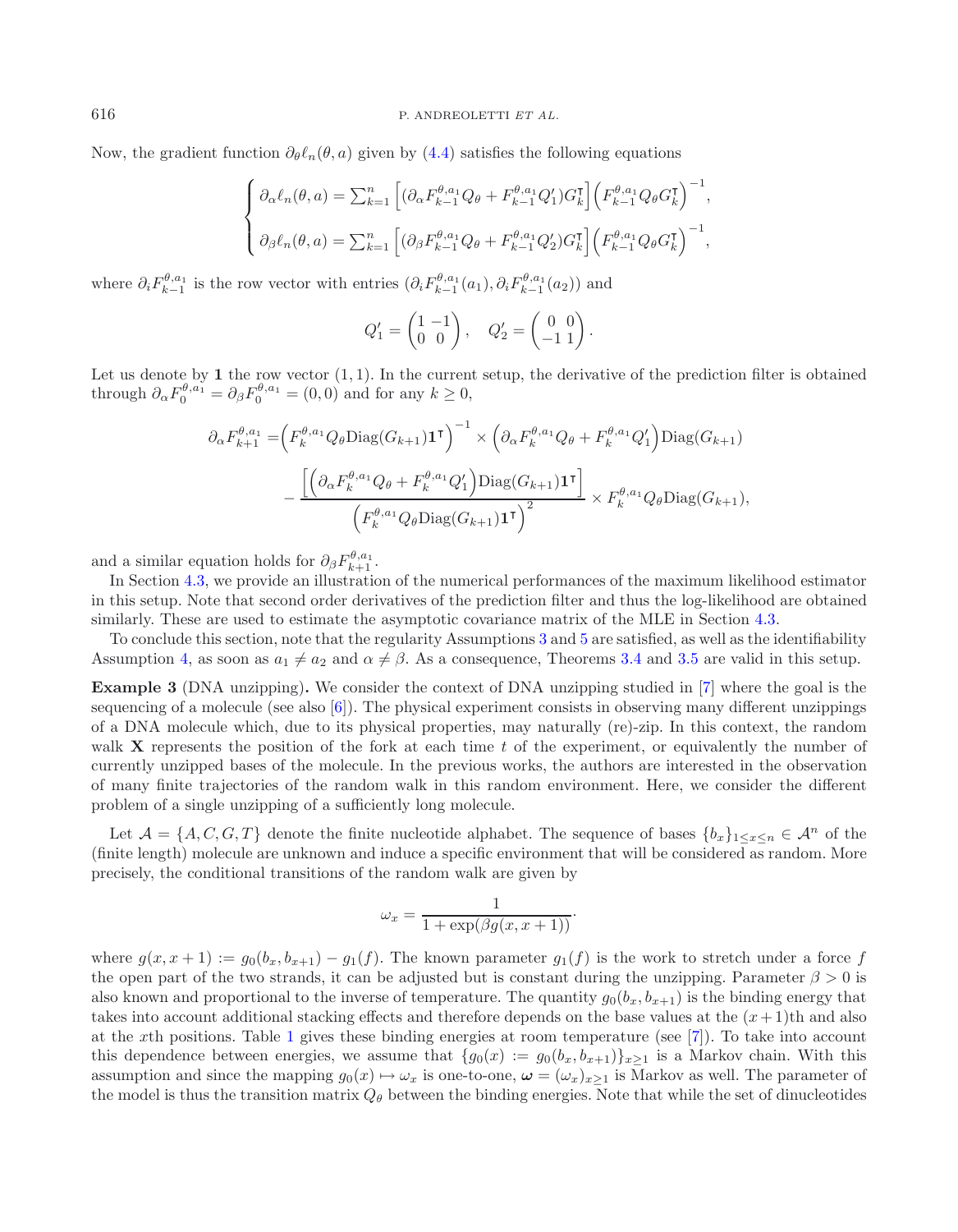#### <span id="page-12-0"></span>HMM FOR RANDOM WALK IN MARKOV ENVIRONMENT 617

TABLE 1. Binding free energies (units of  $k_BT$ ).

| 90 |      | T    | $\mathcal{C}$ | G    |
|----|------|------|---------------|------|
| А  | 1.78 | 1.55 | 2.52          | 2.22 |
| T  | 1.06 | 1.78 | 2.28          | 2.54 |
| C  | 2.54 | 2.22 | 3.14          | 3.85 |
| G  | 2.28 | 2.52 | 3.90          | 3.14 |

has cardinality 16, function  $g_0$  takes only 10 different values. So random environment  $\omega$  takes values in S with cardinality 10 and the underlying transition matrix  $Q_{\theta}$  (for the binding energies) is of size  $10 \times 10$  but has many zero entries.

The ballistic condition is not difficult to satisfy. Indeed, we have

$$
\tilde{\omega}_x = \exp(\beta(g_0(x) - g_1(f)))
$$

and  $g_1$  is increasing with f. Thus we may choose f such that  $g_1$  is large enough to ensure either  $\mathbf{E}^{\theta}(\tilde{\omega}_0) < 1$  if the sequence  $\{g_0(x)\}_{x>1}$  is only i.i.d. or to ensure  $\mathbf{E}^{\theta}(\log \tilde{\omega}_0) < 0$  when the sequence  $\{g_0(x)\}_{x>1}$  is not independent. In both cases, this ensures the ballistic regime.

In this context and for a long enough sequence, we can estimate the matrix  $Q_{\theta}$  of the transitions between the different binding energies, as well as  $\mu_{\theta}$  which gives the frequencies of appearance of the binding energies. In turn, this also gives the frequencies of appearance of certain base pairs thanks to Table [1.](#page-12-0) Since both parameter space  $\Theta$  and state space S are finite, Assumptions [2,](#page-7-1) [3](#page-7-4) and [5](#page-7-3) are satisfied. This is also the case for identifiability Assumption [4.](#page-7-2) As a consequence, Theorems [3.4](#page-7-5) and [3.5](#page-8-3) are valid in this setup.

**Example 4** (Auto-regressive environment). Let  $y_0 \sim \mu_\theta$  and for any  $n \geq 0$ , we let  $y_{n+1} = \alpha y_n + u_n$  where  $\alpha \in \mathbb{R}$  and  $(u_n)_{n\geq 0}$  is an i.i.d. sequence. Fix some  $\varepsilon > 0$ . The environment  $\omega$  is defined on  $S = [\varepsilon, 1-\varepsilon]$  through a truncated logistic function

$$
\omega_n = \phi_{\varepsilon}(y_n) := \begin{cases} e^{y_n} (1 + e^{y_n})^{-1} & \text{if } e^{y_n} (1 + e^{y_n})^{-1} \in S, \\ \varepsilon & \text{if } e^{y_n} (1 + e^{y_n})^{-1} \le \varepsilon, \\ 1 - \varepsilon & \text{if } e^{y_n} (1 + e^{y_n})^{-1} \ge 1 - \varepsilon. \end{cases}
$$

A time reversibility condition on first-order autoregressive processes is studied in [\[34\]](#page-20-13). If we assume that  $u_n$ has Gaussian distribution, say  $u_n \sim \mathcal{N}(\mu, \sigma^2)$ , then for any value  $|\alpha| < 1$ , it is easily seen that there exists a stationary density  $\mu_{\theta}$  for  $(y_n)_{n>0}$  given by

$$
\forall y \in \mathbb{R}, \quad \mu_{\theta}(y) = \left(\frac{1-\alpha^2}{2\pi\sigma^2}\right)^{1/2} \exp\left[-\frac{1-\alpha^2}{2\sigma^2}\left\{y-\frac{\mu}{1-\alpha}\right\}^2\right],
$$

where  $\theta = (\alpha, \mu, \sigma^2)$  is the model parameter. Moreover, the process  $(y_n)_{n\geq 0}$  is reversible w.r.t. this stationary distribution. Then  $(\omega_n)_{n\geq 0}$  is also stationary and time reversible.

Note that the inverse function  $\phi_{\varepsilon}^{-1}: S \to [\log(\varepsilon/(1-\varepsilon)), \log((1-\varepsilon)/\varepsilon)]$  is well defined and given by

$$
\forall a \in S, \quad \phi_{\varepsilon}^{-1}(a) = \log\left(\frac{a}{1-a}\right).
$$

The transience condition writes  $\mathbf{E}^{\theta}(y_0) > 0$  or equivalently  $\mu > 0$ . As soon as  $\alpha \neq 0$ , the sequences  $(y_n)_{n\geq 0}$ and thus also  $(\omega_n)_{n>0}$  are non independent and the existence of a unique stationary distribution implies the ballistic regime from transience assumption (Lem. 6.1 in [\[2\]](#page-19-22)). Now, the transition density of  $\omega$  is given by

$$
q_{\theta}(a,b) = \frac{1}{\sqrt{2\pi}\sigma b(1-b)} \exp\left(-\frac{1}{2\sigma^2}(\phi_{\varepsilon}^{-1}(b) - \alpha \phi_{\varepsilon}^{-1}(a) - \mu)^2\right).
$$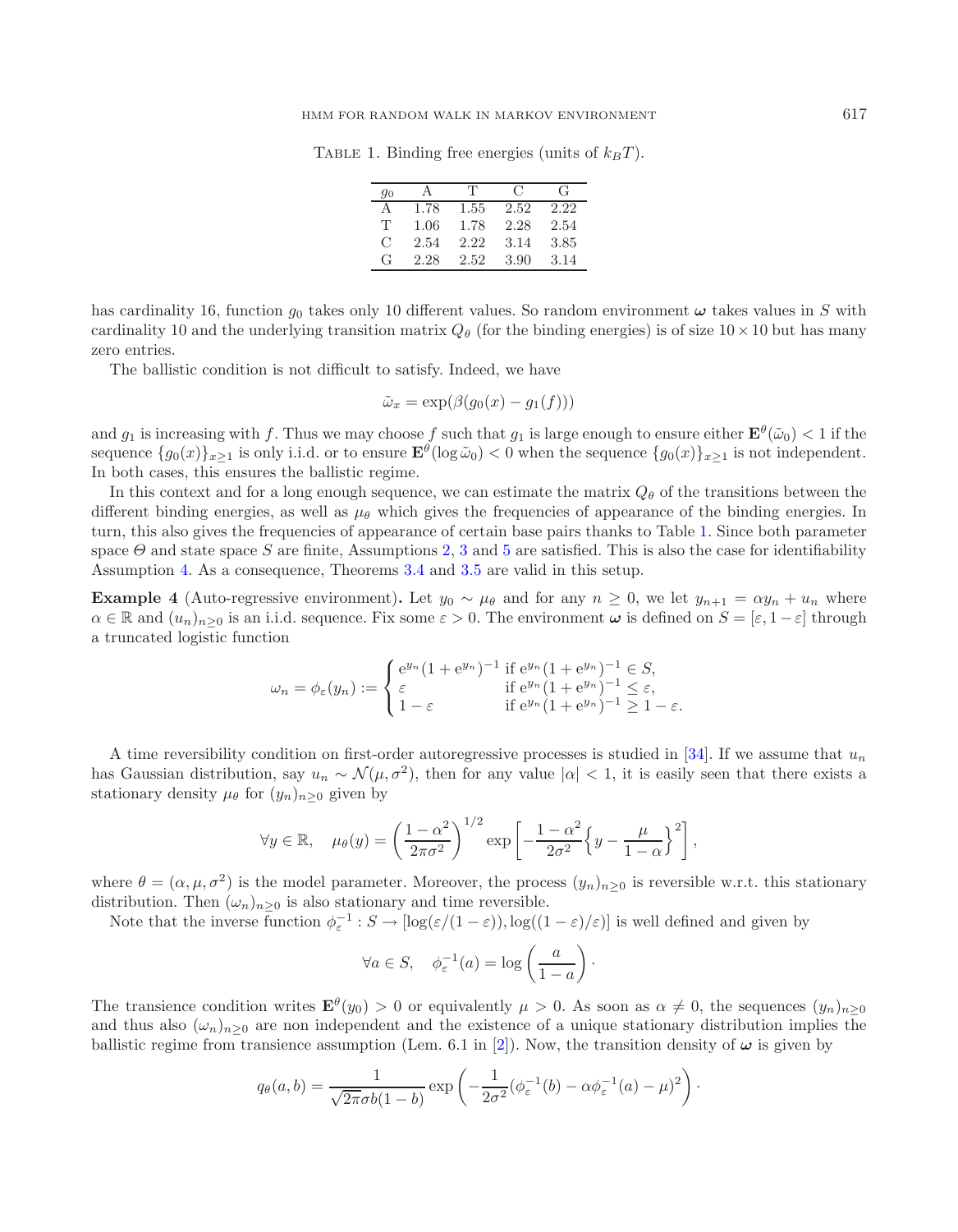<span id="page-13-1"></span>

FIGURE 1. Boxplots of MLE obtained from  $M = 100$  iterations and for values n ranging in  ${10^3k; 1 \le k \le 10}$  (*x*-axis indicates the value *k*). First and second panel display estimation of  $\alpha^*$  and  $\beta^*$ , respectively. The true values are indicated by horizontal lines.

As a consequence, Assumption [2](#page-7-1) is satisfied as soon as  $\sigma^2$  and  $\mu$  are bounded. Thus we assume that the parameter space satisfies

$$
\Theta = \mathcal{A} \times [\mu_{\min}, \mu_{\max}] \times [\sigma_{\min}, \sigma_{\max}],
$$

where A is a compact subset of  $(-1, 1)$  and the constants satisfy  $\mu_{\min} > C(\varepsilon) + \sigma_{\max}^2/2$  and  $\sigma_{\min} > 0$ . Moreover, regularity Assumptions [3](#page-7-4) and [5](#page-7-3) are also satisfied, as well as identifiability Assumption [4.](#page-7-2) As a consequence, Theorems [3.4](#page-7-5) and [3.5](#page-8-3) are valid in this setup.

# <span id="page-13-0"></span>**4.3. Numerical performance**

In this section, we illustrate our results in the simple case of Example 2. We start by describing the experiment. The support of the environment is fixed to  $S = \{0.4, 0.8\}$ . The true parameter value is chosen as  $(\alpha^*, \beta^*)$ (0.2, 0.9). These choices ensure transience of the walk as well as ballistic regime. Next, we repeat 100 times the following procedure. We simulate a RWRE under the model described in Example 2 with parameter values  $(\alpha^*, \beta^*)$  and stop it successively at the hitting times  $T_n$ , with  $n \in \{10^3k; 1 \leq k \leq 10\}$ . For each value of n, the likelihood is computed as detailed in the previous section and we compute the MLE  $(\hat{\alpha}_n, \hat{\beta}_n)$  through numerical optimisation of this likelihood. The likelihood optimisation procedure is performed according to the "L-BFGS-B" method of [\[13](#page-19-25)]. It is worth mentioning that the length of the random walk is not n but rather  $T_n$ , a quantity that is much larger in practice, see *e.g.* Section 5.2 in [\[18](#page-19-6)]. Figure [1](#page-13-1) shows the boxplots of the MLE obtained from  $M = 100$  iterations of the procedure and increasing values of n. The red horizontal dotted line shows the true parameter value. As expected, the MLE converges to the true value as  $n$  increases.

We further explore estimation of the asymptotic covariance matrix through the Hessian of the log-likelihood according to [\(3.6\)](#page-8-4). Note that the true value  $I(\theta^*)^{-1}$  is unknown as there is no constructive form of the Fisher information for this model. However, this true value may be approximated by the empirical covariance matrix obtained from running the above experiment with  $M = 100$  iterations. Figure [2](#page-14-0) shows the boxplots of the entries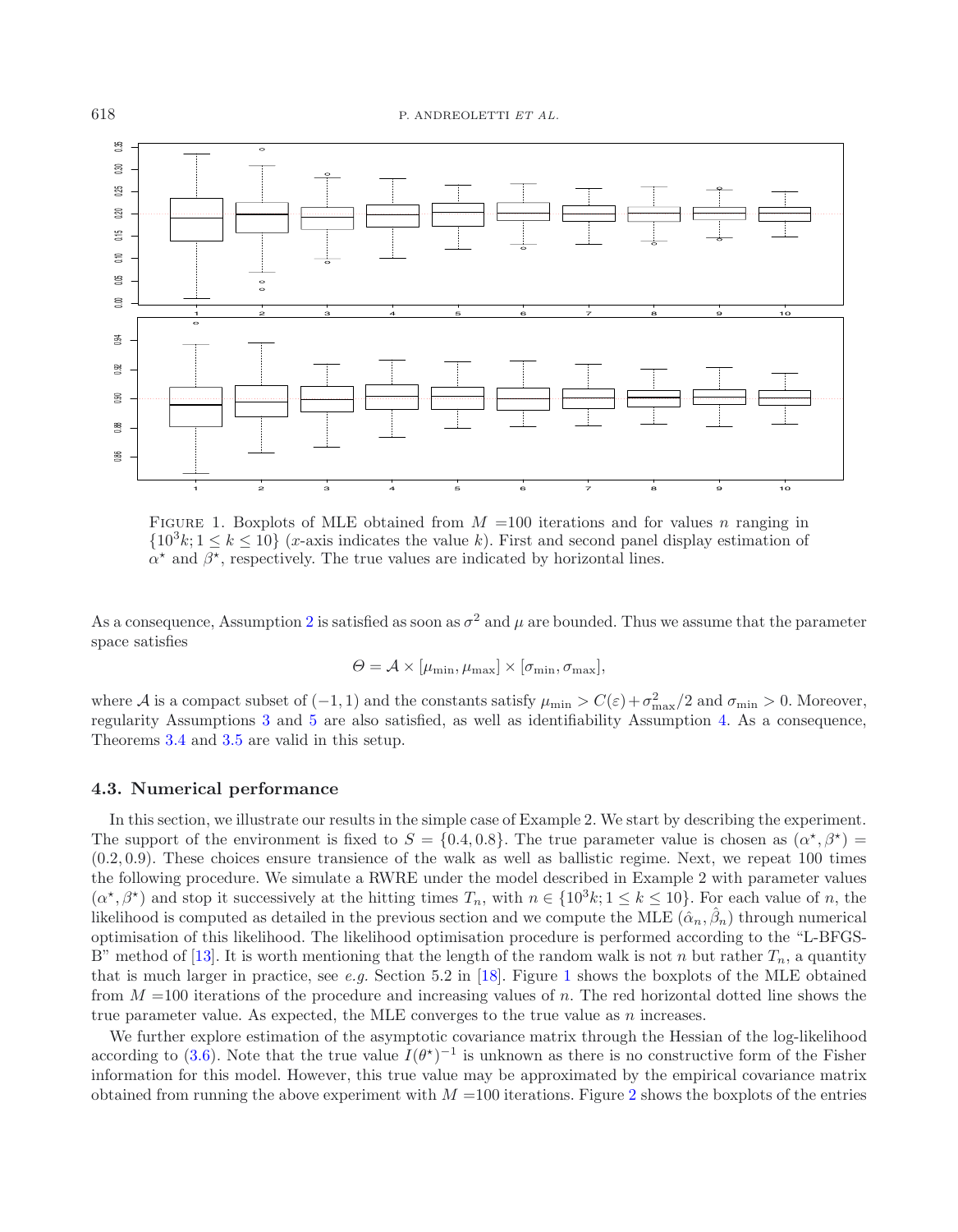<span id="page-14-0"></span>

FIGURE 2. Boxplots of the entries of  $\hat{\Sigma}_n$  obtained from  $M = 100$  iterations and for values n ranging in  $\{10^3k; 1 \leq k \leq 10\}$  (x-axis indicates the value k). From top to bottom: second derivative with respect to  $\alpha$ , second derivative with respect to  $\beta$  and second derivative with respect to  $\alpha$  and  $\beta$ . The red dotted line is the empirical estimate of the covariance matrix entries obtained from  $M = 100$  iterations for the largest value  $n = 10000$ . From top to bottom:  $\widehat{Var}(\hat{\alpha}_n), \widehat{Var}(\hat{\beta}_n), \widehat{Cov}(\hat{\alpha}_n, \hat{\beta}_n).$  (Color online).

of the opposite normalized Hessian of the log-likelihood at the estimated parameter value, namely

$$
\hat{\Sigma}_n := -\frac{1}{n} \partial_\theta^2 \ell_n(\hat{\theta}),
$$

obtained by iterating the procedure  $M = 100$  times. The red horizontal dotted line does not represent the entries of  $I(\theta^*)^{-1}$  (which remain unknown even if  $\theta^*$  is known) but rather the entries of the empirical covariance estimate matrix

$$
\widehat{Cov}(\hat{\theta}_n) := \frac{1}{M} \sum_{i=1}^M \left( \hat{\theta}_n^{(i)} - \frac{1}{M} \sum_{i=1}^M \hat{\theta}_n^{(i)} \right)^{\mathsf{T}} \left( \hat{\theta}_n^{(i)} - \frac{1}{M} \sum_{i=1}^M \hat{\theta}_n^{(i)} \right),
$$

where  $\hat{\theta}_n^{(i)}$  is the estimator obtained at *i*th iteration. We choose the most accurate estimator obtained with  $n = 10000$ . The results obtained are quite good.

To conclude this section, we consider the construction of confidence regions for  $(\alpha^*, \beta^*)$ . The asymptotic normality of the estimator  $\hat{\theta}_n$  together with the estimation of the asymptotic variance  $I(\theta^*)^{-1}$  leads to the following confidence region

$$
\mathcal{R}_{\gamma,n} := \left\{ \theta \in \Theta, n(\hat{\theta}_n - \theta)^{\sf T} \hat{\Sigma}_n(\hat{\theta}_n - \theta) \leq \chi_{1-\gamma} \right\},\
$$

where  $1 - \gamma$  is the asymptotic confidence level and  $\chi_z$  is the zth quantile of the chi-square distribution with [2](#page-15-3) degrees of freedom. Table 2 presents the empirical coverages obtained from these confidence regions  $\mathcal{R}_{\gamma,n}$  with  $M = 100$  iterations and for  $\gamma \in \{0.01, 0.05, 0.1\}$  and n ranging in  $\{10^3k; 1 \le k \le 10\}$ . For the values  $n \le 6000$  we observe that the confidence regions are too wide. However, for the large values  $n > 9000$  the empirical coverages are quite good.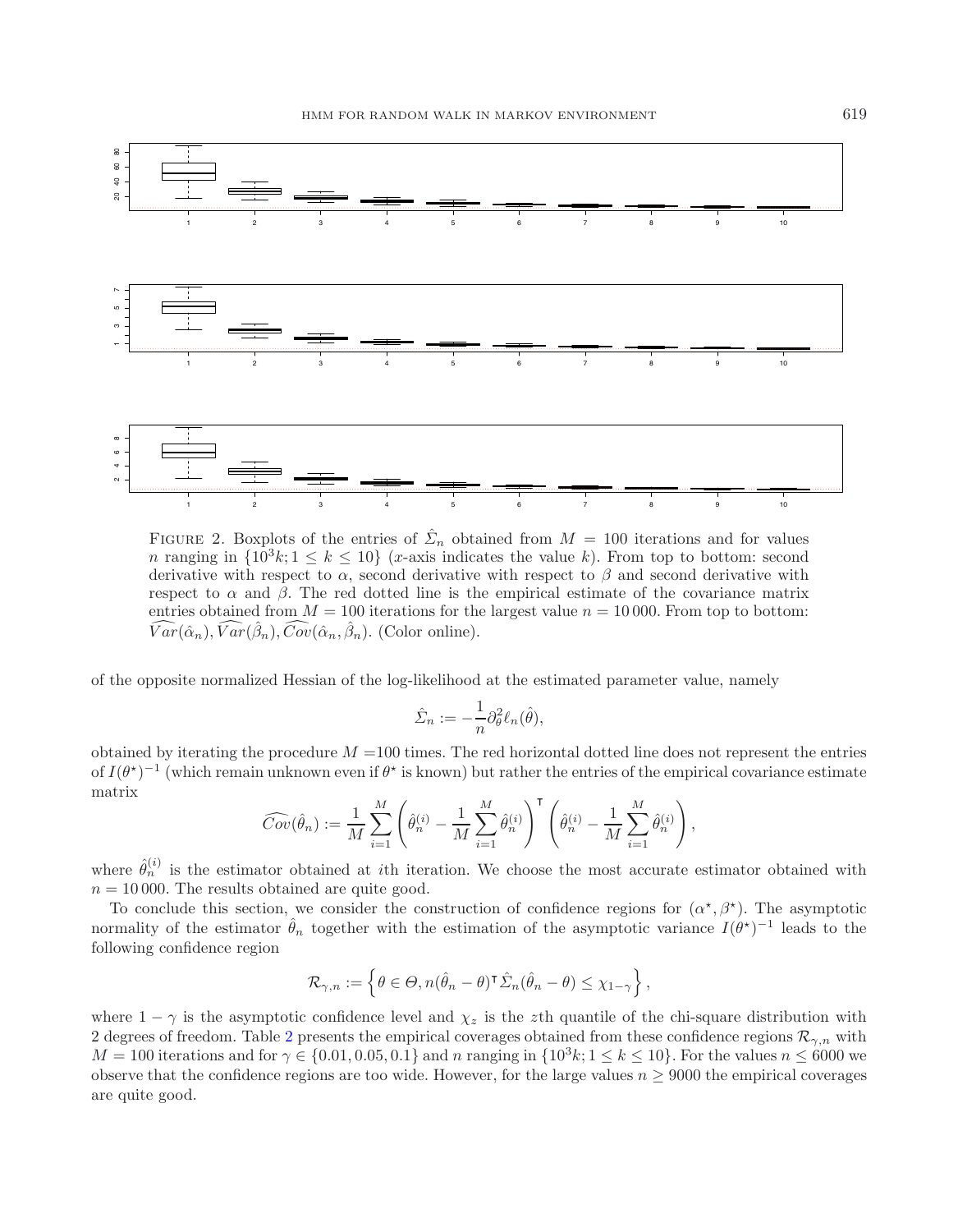<span id="page-15-3"></span>

|                        |  |  | TABLE 2. Empirical coverage of $(1 - \gamma)$ asymptotic level confidence regions, with $\gamma \in$ |  |  |  |
|------------------------|--|--|------------------------------------------------------------------------------------------------------|--|--|--|
| $\{0.01, 0.05, 0.1\}.$ |  |  |                                                                                                      |  |  |  |

| $\boldsymbol{n}$ | 0.01 | 0.05 | 0.1  |
|------------------|------|------|------|
| 1000             | 1.00 | 1.00 | 1.00 |
| 2000             | 1.00 | 1.00 | 1.00 |
| 3000             | 1.00 | 1.00 | 1.00 |
| 4000             | 1.00 | 1.00 | 1.00 |
| 5000             | 1.00 | 1.00 | 0.99 |
| 6000             | 1.00 | 0.99 | 0.98 |
| 7000             | 1.00 | 0.98 | 0.97 |
| 8000             | 0.99 | 0.98 | 0.95 |
| 9000             | 0.98 | 0.97 | 0.96 |
| 10000            | 0.99 | 0.95 | 0.92 |

# <span id="page-15-5"></span>5. Proofs

# <span id="page-15-1"></span><span id="page-15-0"></span>**5.1. Properties of the underlying HMM**

In this section, we investigate the properties of the bivariate process  $\{(\check{\omega}_k, Z_k)\}_{k>0}$ , namely we show that it is positive Harris recurrent and we exhibit its invariant distribution. Let us first define  $\tilde{R}$  for the time reversed environment  $\ddot{\omega}$  similarly as R from equation [\(2.2\)](#page-3-3) by

$$
\breve{R} = (1 + \tilde{\omega}_{-1} + \tilde{\omega}_{-1}\tilde{\omega}_{-2} + \dots). \tag{5.1}
$$

We first remark that Condition [\(2.4\)](#page-3-4) writes the same for  $\omega$  and  $\ddot{\omega}$  so that environment  $\ddot{\omega}$  is ballistic under Assumption [1](#page-7-0) and thus  $\mathbf{E}^{\theta}(\check{R}) < +\infty$ . Moreover, under Assumptions 1 and [2,](#page-7-1) we obtain the following uniform ballistic condition on the time reversed environment

<span id="page-15-4"></span>
$$
1 \le \inf_{a \in S} \mathbf{E}_a^\theta(\check{R}) \le \sup_{a \in S} \mathbf{E}_a^\theta(\check{R}) \le c_+ < \infty,\tag{5.2}
$$

for some positive and finite constant  $c_+$ . Indeed, the lower bound follows from  $R \geq 1$ , by definition of R. Now, for any  $a \in (0,1)$ , we let  $\tilde{a} = (1-a)/a$ . The upper bound is obtained through

$$
\mathbf{E}_{a}^{\theta}(\breve{R})=1+\mathbf{E}_{a}^{\theta}[\tilde{\omega}_{-1}\mathbf{E}_{\omega_{-1}}^{\theta}(\breve{R})]=1+\int_{S}\tilde{b}\mathbf{E}_{b}^{\theta}(\breve{R})\breve{q}_{\theta}(a,b)\mathrm{d}b\leq 1+\frac{(1-\varepsilon)\sigma_{+}}{\varepsilon\sigma_{-}}\mathbf{E}^{\theta}(\breve{R}),
$$

where the first equality above is the strong Markov property and the inequality uses both [\(3.2\)](#page-7-6) and the lower bound [\(3.3\)](#page-7-7) on the stationary distribution  $\mu_{\theta}$ .

<span id="page-15-2"></span>The following proposition states the recurrence result on the Markov chain  $\{(\check{\omega}_k, Z_k)\}_{k\geq 0}$  and gives an expression for the density  $\pi_{\theta}$  of the corresponding invariant distribution.

**Proposition 5.[1](#page-7-0).** *Under Assumptions* 1 *and* [2](#page-7-1)*, the Markov chain*  $\{(\check{\omega}_k, Z_k)\}_{k\geq 0}$  *whose transition kernel is given by* [\(2.9\)](#page-5-2) *is positive Harris recurrent and aperiodic with invariant density distribution*  $\pi_{\theta}$  *given by* 

$$
\forall (a,x) \in S \times \mathbb{N}, \quad \pi_{\theta}(a,x) = \mu_{\theta}(a) \mathbf{E}_a^{\theta}(R^{-1}(1 - R^{-1})^x).
$$

*Proof.* Note that  $\pi_{\theta}$  is indeed a density. We first prove that it is the density of an invariant distribution. Thus we want to establish that for any  $(b, y) \in S \times \mathbb{N}$ , we have

$$
\pi_{\theta}(b, y) = \sum_{x \in \mathbb{N}} \int_{S} \pi_{\theta}(a, x) \Pi_{\theta}((a, x), (b, y)) da.
$$
\n(5.3)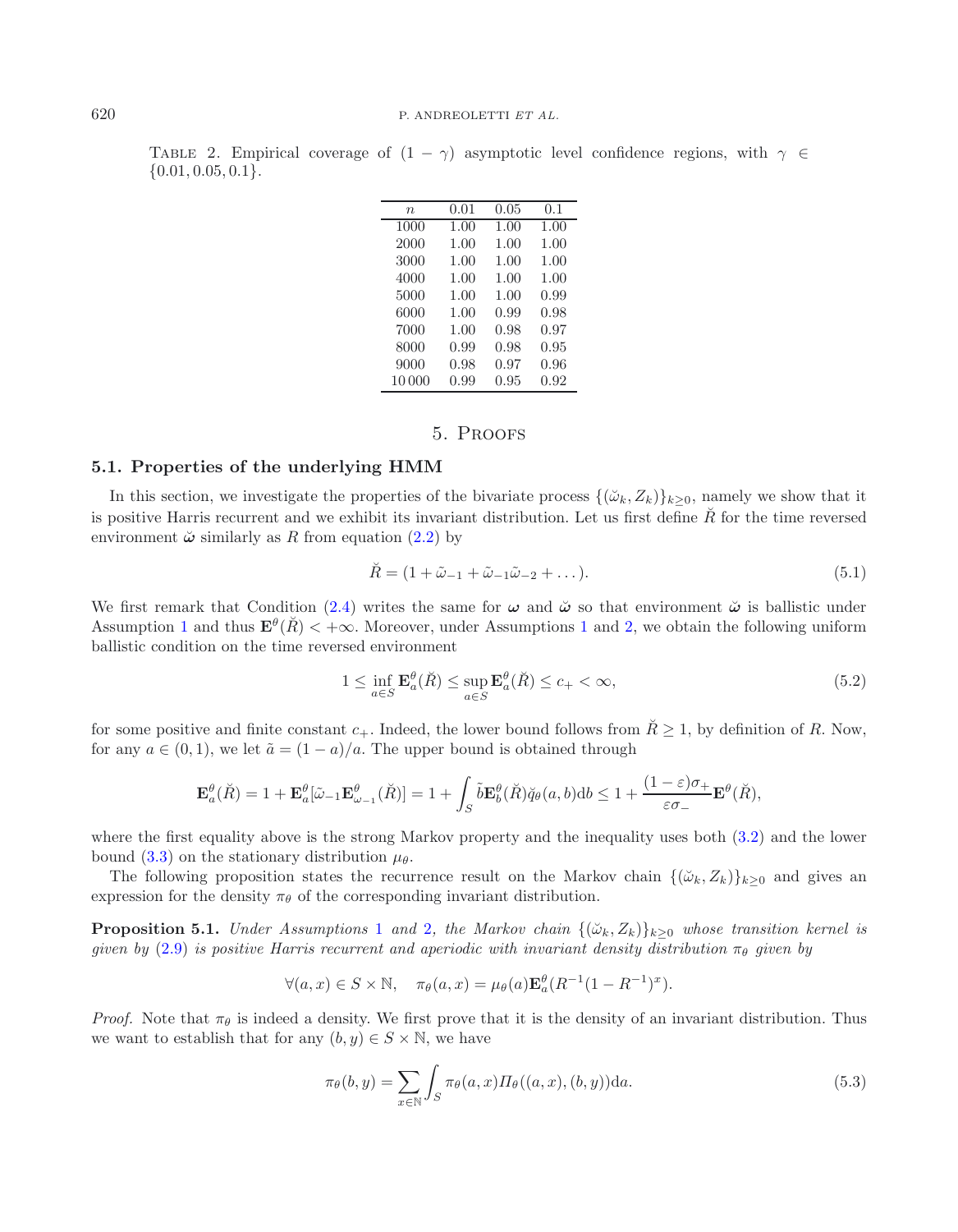We start by considering the right-hand side of the above equation where we input the expressions for density  $\pi_{\theta}$  and kernel  $\Pi_{\theta}$ . We let

$$
T = \sum_{x \in \mathbb{N}} \int_S \pi_{\theta}(a, x) \Pi_{\theta}((a, x), (b, y)) da
$$
  
= 
$$
\sum_{x \in \mathbb{N}} \int_S \mu_{\theta}(a) \mathbf{E}_a^{\theta}[R^{-1}(1 - R^{-1})^x] \binom{x + y}{x} \breve{q}_{\theta}(a, b) b^{x+1}(1 - b)^y da.
$$

From the definition of  $\check{q}_{\theta}$  and using Fubini's theorem for positive functions, we get

$$
T = \mu_{\theta}(b) \int_{S} q_{\theta}(b, a)(1 - b)^{y} \sum_{x \in \mathbb{N}} {x + y \choose x} \mathbf{E}_{a}^{\theta}[R^{-1}(1 - R^{-1})^{x}] b^{x+1} da
$$
  
=  $\mu_{\theta}(b) \int_{S} q_{\theta}(b, a)(1 - b)^{y} \mathbf{E}_{a}^{\theta} \left[ \frac{R^{-1}b}{[1 - b(1 - R^{-1})]^{y+1}} \right] da$   
=  $\mu_{\theta}(b) \int_{S} q_{\theta}(b, a) \mathbf{E}_{a}^{\theta} \left[ \frac{1}{1 + \tilde{b}R} \times \left( \frac{1 - b}{1 - b + bR^{-1}} \right)^{y} \right] da.$ 

Now, applying Markov's property and the definition of the shift operator, we obtain

$$
T = \mu_{\theta}(b) \mathbf{E}_{b}^{\theta} \left( \mathbf{E}_{\omega_{1}}^{\theta} \left[ \frac{1}{1 + \tilde{b}R} \times \left( \frac{1 - b}{1 - b + bR^{-1}} \right)^{y} \right] \right)
$$
  
\n
$$
= \mu_{\theta}(b) \mathbf{E}_{b}^{\theta} \left( \mathbf{E}_{b}^{\theta} \left[ \frac{1}{1 + \tilde{b}R} \times \left( \frac{\tilde{b}R}{1 + \tilde{b}R} \right)^{y} \circ \tau^{1} | \mathcal{F}_{1} \right] \right)
$$
  
\n
$$
= \mu_{\theta}(b) \mathbf{E}_{b}^{\theta} \left( \mathbf{E}_{b}^{\theta} \left[ \frac{1}{1 + \tilde{b} + \tilde{b}\omega_{1} + \dots} \times \left( \frac{\tilde{b} + \tilde{b}\tilde{\omega}_{1} + \dots}{1 + \tilde{b} + \tilde{b}\tilde{\omega}_{1} + \dots} \right)^{y} | \mathcal{F}_{1} \right] \right)
$$
  
\n
$$
= \mu_{\theta}(b) \mathbf{E}_{b}^{\theta}(R^{-1}(1 - R^{-1})^{y}).
$$

This concludes the validity of [\(5.3\)](#page-15-4).

As the marginal process  $\{\omega_k\}_{k>0}$  is aperiodic, this is also the case for the time reversed marginal process  ${\{\tilde{\omega}_k\}_{k\geq 0}}$  and for the bivariate process  ${\{\tilde{\omega}_k, Z_k\}_{k\geq 0}}$ . Following Theorem 9.1.8 in [\[33\]](#page-20-14), we want to prove that the Markov chain  $\{(\check{\omega}_k, Z_k)\}_{k\geq 0}$  is  $\psi$ -irreducible for some probability measure  $\psi$  and that there exists a petite set  $C \in S \times \mathbb{N}$  and a function  $V : S \times \mathbb{N} \to \mathbb{R}_+$ , such that

(1)  $\Delta V(a,x) := \Pi_{\theta} V(a,x) - V(a,x) \leq 0, \quad \forall (a,x) \notin C;$ (2)  $\forall N \in \mathbb{N}, V_N := \{(a, x) \in S \times \mathbb{N}, V(a, x) \leq N\}$  is a petite set.

For all  $B \in \mathcal{B}(S \times \mathbb{N})$  and  $i \in \{1,2\}$  let  $pr_i(B)$  be the projection of B onto S when  $i = 1$  and onto N when  $i = 2$  $i = 2$ . We also let  $T_B$  be the first hitting time of the set B by the chain  $\{(\check{\omega}_k, Z_k)\}_{k \geq 0}$ . Thanks to Assumptions 2 and  $(3.2)$ , we can write

$$
\mathbb{P}^{\theta}_{(a,x)}(T_B < \infty) \ge \int_{pr_1(B)} \sum_{y \in pr_2(B)} {x + y \choose x} b^{x+1} (1-b)^y \breve{q}_{\theta}(a,b) db
$$
  

$$
\ge \frac{\sigma_-^2}{\sigma_+} \varepsilon^x \int_{pr_1(B)} \sum_{y \in pr_2(B)} b(1-b)^y db.
$$

Hence the Markov's chain is  $\varphi$ -irreducible (see Sect. 4.2 in [\[33\]](#page-20-14)), where the measure  $\varphi$  defined on  $\mathcal{B}(S \times N)$  by

$$
B \mapsto \varphi(B) := \int_{pr_1(B)} \sum_{y \in pr_2(B)} b(1-b)^y \mathrm{d}b
$$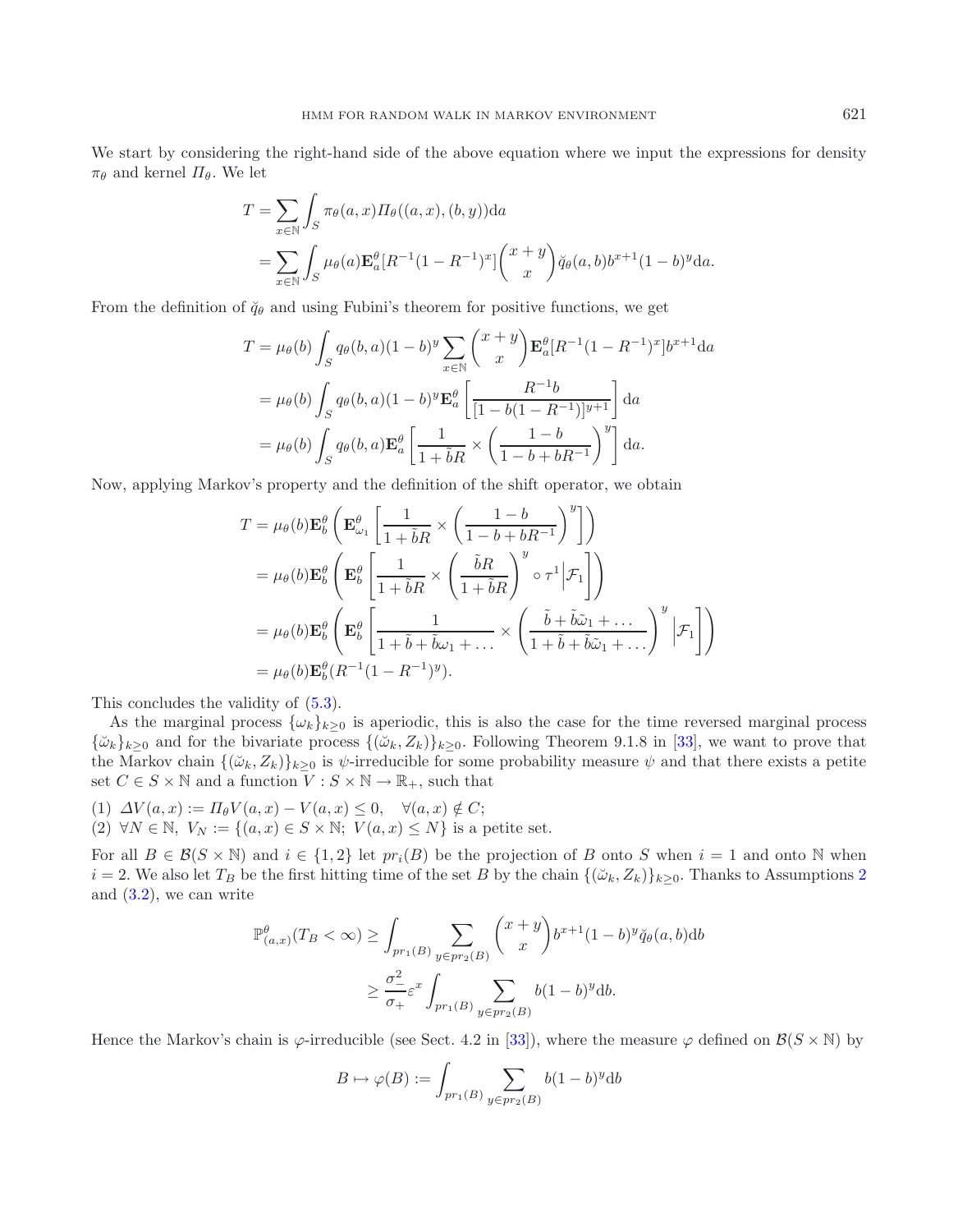is a probability measure. From Proposition 4.2.2 in [\[33](#page-20-14)], the chain is also  $\psi$ -irreducible. Thanks to Assumption [2](#page-7-1) again, we can easily see that for all  $N \in \mathbb{N}$ , the set  $S \times [1, N]$  is a small set and as a consequence a petite set. Indeed, for any  $(a, x) \in S \times [1, N]$  we have

$$
\Pi_{\theta}((a,x),(b,y)) \geq \frac{\sigma_{-}^2}{\sigma_{+}}b^{N+1}(1-b)^y \geq \frac{\sigma_{-}^2}{\sigma_{+}}\varepsilon^N b(1-b)^y.
$$

Let

$$
V(a,x) = x \mathbf{E}_a^{\theta}(\check{R}) = x \mathbf{E}_a^{\theta} (1 + \tilde{\omega}_{-1} + \tilde{\omega}_{-1} \tilde{\omega}_{-2} + \dots).
$$

By using [\(5.2\)](#page-15-5), function V is finite. Moreover, we get that if  $(a, x) \in V_N$ , then  $x \leq N$ , which proves that for all  $N \in \mathbb{N}$ , the set  $V_N$  is a petite set. Now, we consider

$$
\Pi_{\theta}V(a,x) = \int_{S} \sum_{y \in \mathbb{N}} y \mathbf{E}_{b}^{\theta}(\check{R}) \Pi_{\theta}((a,x); (b,y)) \mathrm{d}b
$$
\n
$$
= \int_{S} \sum_{y \in \mathbb{N}} y \mathbf{E}_{b}^{\theta}(\check{R}) {x+y \choose x} b^{x+1} (1-b)^{y} \check{q}_{\theta}(a,b) \mathrm{d}b
$$
\n
$$
= (x+1) \int_{S} \check{q}_{\theta}(a,b) \left(\frac{1-b}{b}\right) \mathbf{E}_{b}^{\theta}(\check{R}) \mathrm{d}b
$$
\n
$$
= (x+1) \mathbf{E}_{a}^{\theta}[\tilde{\omega}_{-1} \mathbf{E}_{\omega_{-1}}^{\theta}(\check{R})]
$$
\n
$$
= (x+1) \mathbf{E}_{a}^{\theta}[\tilde{\omega}_{-1} \mathbf{E}_{a}^{\theta}[\check{R} \circ \tau^{1} | \check{\mathcal{F}}_{1}]]
$$
\n
$$
= (x+1) \mathbf{E}_{a}^{\theta}[\tilde{\omega}_{-1} (1 + \tilde{\omega}_{-2} + \tilde{\omega}_{-2} \tilde{\omega}_{-3} + \dots)]
$$
\n
$$
= (x+1) \mathbf{E}_{a}^{\theta}(\check{R} - 1).
$$

Note also that  $(c_+ - 1) \ge \mathbf{E}_a^{\theta}(\check{R} - 1) > 0$ . As a consequence, for all  $(a, x) \notin S \times [0, c_+ - 1]$  we have  $\Pi_{\theta}V(a, x) \le$  $V(a, x)$ . This concludes the proof of the proposition.

### <span id="page-17-0"></span>**5.2. Proof of consistency**

Consistency of the maximum likelihood estimator is given by Theorem 1 in [\[22](#page-19-12)] for the observations generated under stationary distribution and then extended by Theorem 5 in the same reference for a general initial distribution case. Both results are established under some assumptions that we now investigate in our context. Note that our process is not stationary since it starts from  $(\omega_0, Z_0) \sim \mu_{\theta^*} \otimes \delta_0$ . Thus, we rely on Theorem 5 from [\[22\]](#page-19-12) to establish the properties of our estimator. We show that our assumptions on the RWRE ensure the general assumptions on the autoregressive process with Markov regime needed to establish the consistency of the MLE (assumptions  $(A1)$  to  $(A5)$  in  $[22]$ ).

First, Assumption [2](#page-7-1) is sufficient to ensure assumption (A1) from [\[22\]](#page-19-12). Indeed, Assumption 2 implies inequal-ities [\(3.4\)](#page-7-8) which correspond exactly to part (a) of (A1) on transition  $\check{q}_{\theta}$ . Moreover, statement (b) of (A1) writes in our case as

$$
\forall (x, y) \in \mathbb{N}^2, \quad \int_S g_a(x, y) \mathrm{d}a = \binom{x + y}{x} \int_S a^{x+1} (1 - a)^y \mathrm{d}a
$$

positive and finite, which is automatically satisfied here.

Assumption (A2) from [\[22\]](#page-19-12) requires that the transition kernel density  $\Pi_{\theta}$  of the Markov chain  $\{(\check{\omega}_k, Z_k)\}_{k\geq 0}$ defined by [\(2.9\)](#page-5-2) is positive Harris recurrent and aperiodic. In Proposition [5.1,](#page-15-2) we proved that this is satisfied as soon as this is the case for the environment kernel  $q_{\theta}$  (namely Assumption [2\)](#page-7-1) and under the ballistic Assumption [1](#page-7-0) on the RWRE. Let us recall that  $\overline{\mathbb{P}}^{\theta}$  and  $\overline{\mathbb{E}}^{\theta}$  are the probability and expectation induced when considering the chain  $\{(\check{\omega}_k, Z_k)\}_{k\geq 0}$  under its stationary distribution  $\pi_{\theta}$ .

With the ballistic condition, we obtain assumption  $(A3)$  from [\[22\]](#page-19-12), as stated in the following proposition.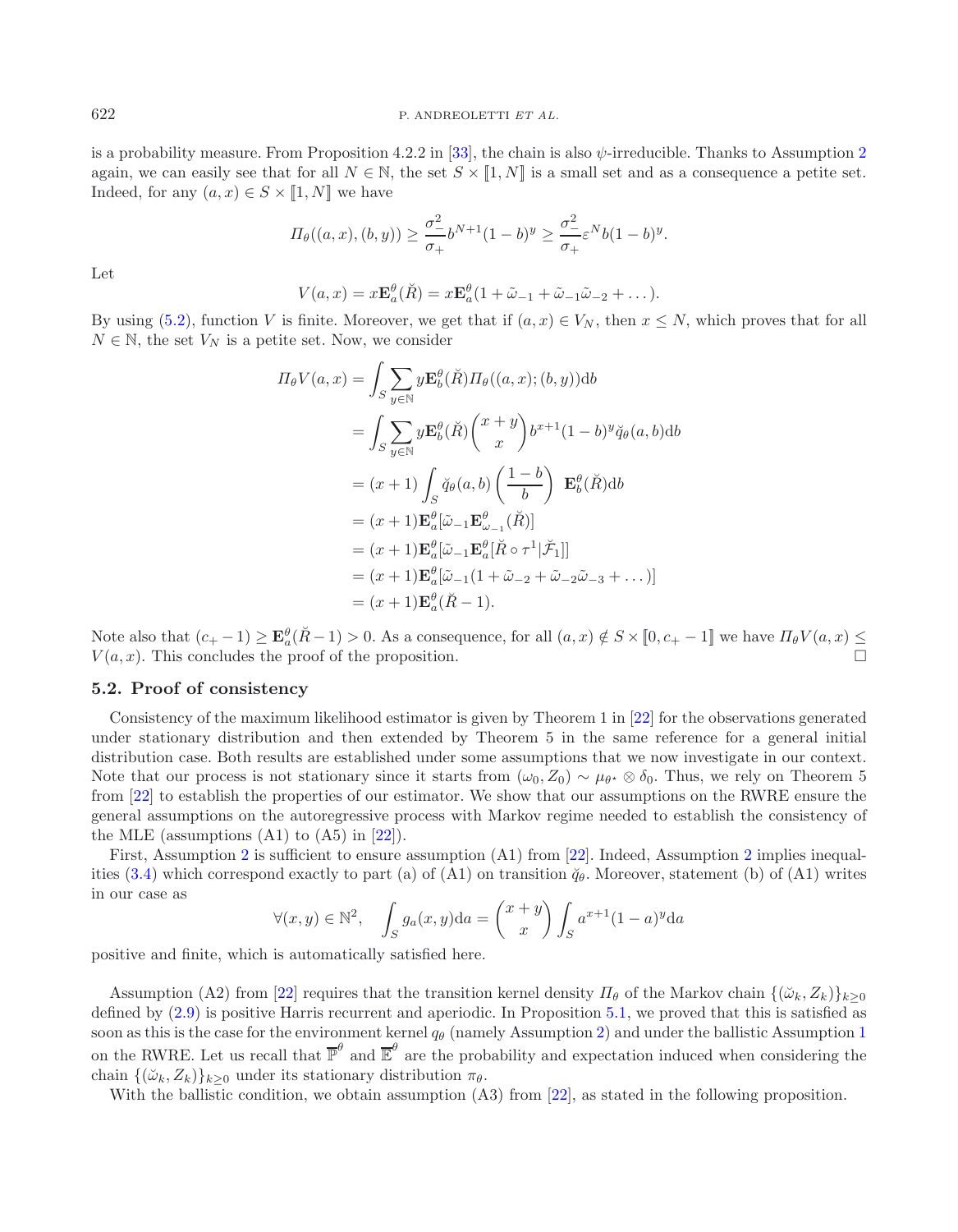**Proposition 5.2.** *Under Assumptions* [1](#page-7-0) *and* [2](#page-7-1)*, we have*

$$
\sup_{(x,y)\in\mathbb{N}^2}\sup_{a\in S}g_a(x,y)<+\infty \text{ and } \overline{\mathbb{E}}^{\theta}\left[\log\int_S g_a(Z_0,Z_1)\mathrm{d}a\right]<+\infty.
$$

*Proof.* The first condition is satisfied according to the definition of q given in [\(2.8\)](#page-5-1). Moreover, we have

$$
\log \int_{S} g_a(Z_0, Z_1) da = \log \binom{Z_0 + Z_1}{Z_0} + \log \int_{S} a^{Z_0 + 1} (1 - a)^{Z_1} da.
$$

Relying on Stirling's approximation, we have

$$
\log\binom{Z_0+Z_1}{Z_0} = Z_0 \log\left(1+\frac{Z_1}{Z_0}\right) + Z_1 \log\left(1+\frac{Z_0}{Z_1}\right) + O_P(\log(Z_0+Z_1)),
$$

where  $O_P(1)$  stands for a sequence that is bounded in probability. Thus we can write

$$
\log\binom{Z_0+Z_1}{Z_0} \le Z_0 + Z_1 + O_P(\log(Z_0+Z_1)).
$$

Moreover, under assumption [\(3.2\)](#page-7-6), we have

$$
|S| \times [(Z_0+1)\log \varepsilon + Z_1 \log \varepsilon] \le \log \int_S a^{Z_0+1} (1-a)^{Z_1} da \le (Z_0+1) \log(1-\varepsilon) + Z_1 \log(1-\varepsilon),
$$

where  $|S|$  denotes either the Lebesgue's measure of S or its cardinality when S is discrete. As a conclusion, as soon as  $\overline{\mathbb{E}}^{\theta}(Z_0) < +\infty$ , the second statement in the proposition is satisfied. Now, from the definition of  $\pi_{\theta}$  given in Proposition [5.1,](#page-15-2) we get

$$
\overline{\mathbb{E}}^{\theta}(Z_0) = \sum_{x \in \mathbb{N}} \int_S x \mu_{\theta}(a) \mathbf{E}_a^{\theta}(R^{-1}(1 - R^{-1})^x) da = \int_S \mu_{\theta}(a) \mathbf{E}_a^{\theta}(R - 1) da = \mathbf{E}^{\theta}(R) - 1,
$$

which is finite thanks to Assumption [1.](#page-7-0)

Assumption [3](#page-7-4) on  $q_{\theta}$  is sufficient to ensure (A4) from [\[22\]](#page-19-12) on  $\check{q}_{\theta}$ .

Now, we let  $\overline{\mathbb{P}}^{\theta,Z}$  denote the marginal of the distribution  $\overline{\mathbb{P}}^{\theta}$  on the set  $\mathbb{N}^{\mathbb{N}}$  (corresponding to the second marginal). In order to ensure identifiability of the model (assumption (A5) in [\[22](#page-19-12)]), we require identifiability of the parameter from the distribution of the environment (Assumption [4](#page-7-2) in our work).

**Lemma 5.3.** *Under Assumption* [4](#page-7-2)*, the autoregressive process with Markov's regime has identifiable parameter,* i.e.

$$
\forall \theta, \theta' \in \Theta, \quad \theta = \theta' \iff \overline{\mathbb{P}}^{\theta, Z} = \overline{\mathbb{P}}^{\theta', Z}.
$$

*Proof.* We prove that  $\theta$  is uniquely defined from  $\overline{\mathbb{P}}^{\theta,Z}$ . The knowledge of the distribution  $\overline{\mathbb{P}}^{\theta,Z}$  means that for any  $n \in \mathbb{N}$ , any sequence  $z_0, \ldots, z_n \in \mathbb{N}^{n+1}$ , we know the quantity

$$
\overline{\mathbb{P}}^{\theta}((Z_0,\ldots,Z_n)=(z_0,\ldots,z_n))=\int_S\ldots\int_S\pi_{\theta}(a_0,z_0)\prod_{i=1}^n\breve{q}_{\theta}(a_{i-1},a_i)\prod_{i=1}^ng_{a_i}(z_{i-1},z_i)\mathrm{d}a_0\ldots\mathrm{d}a_n.
$$

Since g does not depend on  $\theta$  and is positive, if we assume that  $\overline{\mathbb{P}}^{\theta,Z} = \overline{\mathbb{P}}^{\theta',Z}$  we obtain from the above expression that

$$
\pi_{\theta}(a_0, z_0) \prod_{i=1}^n \breve{q}_{\theta}(a_{i-1}, a_i) = \pi_{\theta'}(a_0, z_0) \prod_{i=1}^n \breve{q}_{\theta'}(a_{i-1}, a_i),
$$

almost surely (w.r.t. the underlying measure on  $S^{n+1}$ ). Noting that Assumption [4](#page-7-2) can be formulated on  $q_{\theta}$  or on  $\breve{q}_{\theta}$  equivalently, this implies  $\theta = \theta'$ . . The contract of the contract of the contract of the contract of  $\Box$ 

$$
\Box
$$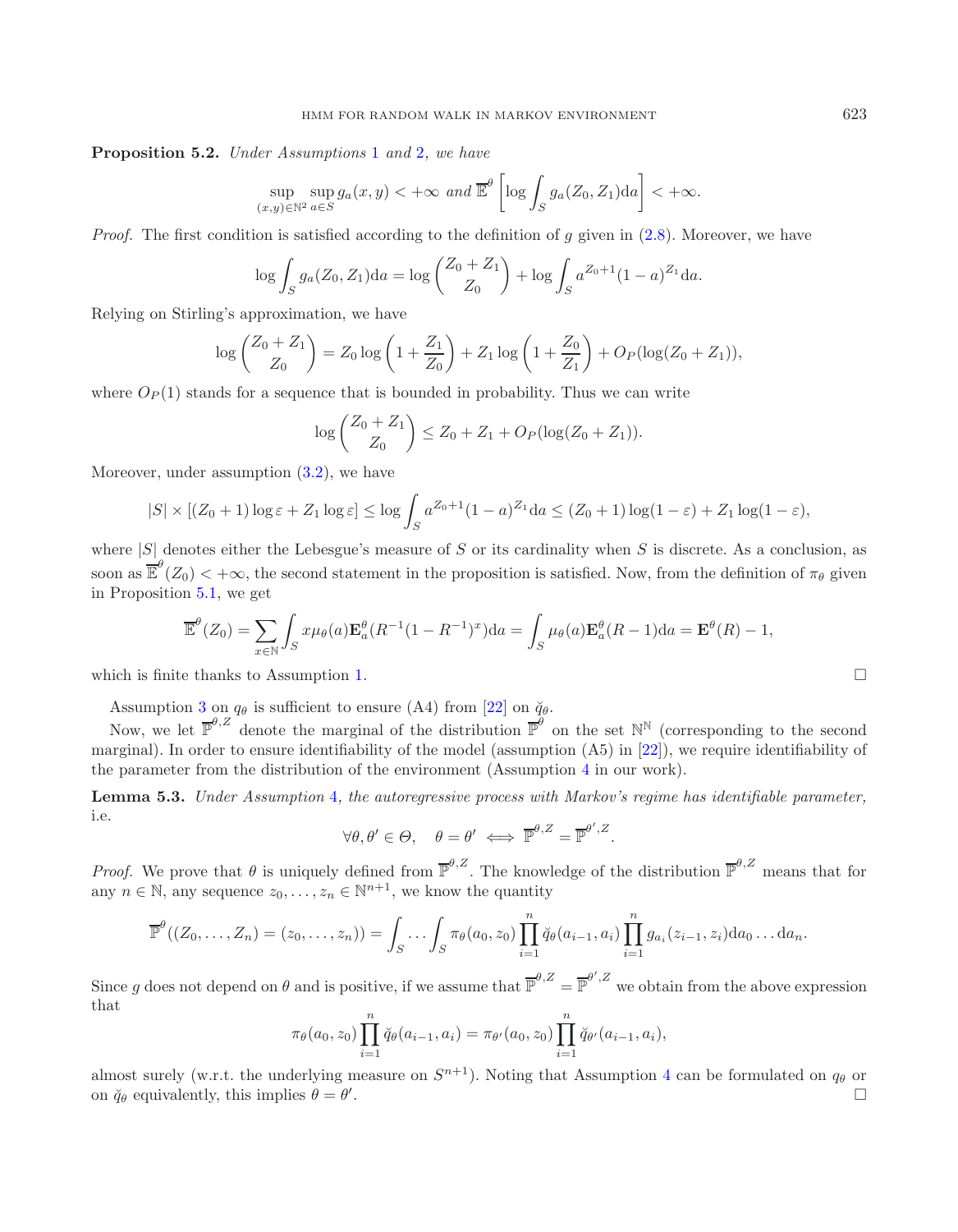Now a direct application from Theorem 5 in [\[22](#page-19-12)] combined with our previous developments establishes that under Assumptions [2](#page-7-1) to [4,](#page-7-2) the maximum likelihood estimator  $\hat{\theta}_n$  converges  $\mathbb{P}^*$ -almost surely to the true parameter value  $\theta^*$  as n tends to infinity.

# <span id="page-19-21"></span>**5.3. Proof of asymptotic normality**

Applying Theorem 6 from [\[22\]](#page-19-12) and using that in our case, their assumptions (A6) to (A8) are satisfied for  $\breve{q}_{\theta}$ under our Assumption [5,](#page-7-3) we obtain the weak convergence of the conditional score to a Gaussian distribution, as soon as the asymptotic variance is defined, which means as soon as the Fisher information matrix is invertible.

*Acknowledgements.* We would like to thank an anonymous referee who made interesting comments on our work.

# **REFERENCES**

- <span id="page-19-5"></span>[1] O. Adelman and N. Enriquez, Random walks in random environment: what a single trajectory tells. *Israel J. Math.* **142** (2004) 205–220.
- <span id="page-19-22"></span>[2] S. Alili. Asymptotic behaviour for random walks in random environments. *J. Appl. Probab.* **36** (1999) 334–349.
- <span id="page-19-9"></span>[3] P. Andreoletti. On the concentration of Sinai's walk. *Stochastic Process. Appl.* **116** (2006) 1377–1408.
- <span id="page-19-10"></span>[4] P. Andreoletti, Almost sure estimates for the concentration neighborhood of Sinai's walk. *Stochastic Processes Appl.* **117** (2007) 1473–1490.
- <span id="page-19-3"></span>[5] P. Andreoletti, On the estimation of the potential of Sinai's RWRE. *Braz. J. Probab. Stat.* **25** (2011) 121–144.
- <span id="page-19-4"></span>[6] P. Andreoletti and R. Diel, DNA unzipping via stopped birth and death processes with unknown transition probabilities. *Appl. Math. Res. eXpress* **2012** (2012) 184–208.
- <span id="page-19-2"></span>[7] V. Baldazzi, S. Cocco, E. Marinari and R. Monasson, Inference of DNA sequences from mechanical unzipping: an ideal-case study. *Phys. Rev. Lett.* **96** (2006) 128–102.
- <span id="page-19-13"></span>[8] L.E. Baum and T. Petrie, Statistical inference for probabilistic functions of finite state Markov chains. *Ann. Math. Statist.* **37** (1966) 1554–1563.
- <span id="page-19-23"></span>[9] L.E. Baum, T. Petrie, G. Soules and N. Weiss, A maximization technique occurring in the statistical analysis of probabilistic functions of Markov chains. *Ann. Math. Statist.* **41** (1970) 164–171.
- <span id="page-19-14"></span>[10] P.J. Bickel and Y. Ritov, Inference in hidden Markov models. I: Local asymptotic normality in the stationary case. *Bernoulli* **2** (1996) 199–228.
- <span id="page-19-15"></span>[11] P.J. Bickel, Y. Ritov and T. Rydén, Asymptotic normality of the maximum-likelihood estimator for general hidden Markov models. *Ann. Stat.* **26** (1998) 1614–1635.
- <span id="page-19-1"></span>[12] L. Bogachev, Random walks in random environments. Edited by J.P. Francoise, G. Naber and S.T. Tsou. *Encycl. Math. Phys.* **4** (2006) 353–371.
- <span id="page-19-25"></span>[13] R.H. Byrd, P. Lu, J. Nocedal and C.Y. Zhu, A limited memory algorithm for bound constrained optimization. *SIAM J. Sci. Comput.* **16** (1995) 1190–1208.
- <span id="page-19-19"></span>[14] O. Capp´e, E. Moulines and T. Ryd´en, Inference in hidden Markov models. *Springer Ser. Statist.* Springer, New York (2005).
- <span id="page-19-20"></span>[15] A. Chambaz and C. Matias, Number of hidden states and memory: a joint order estimation problem for Markov chains with Markov regime. *ESAIM: PS* **13** (2009) 38–50.
- [16] A. Chernov, Replication of a multicomponent chain by the lightning mechanism. *Biofizika* **12** (1967) 297–301.
- <span id="page-19-11"></span><span id="page-19-0"></span>[17] F. Comets, M. Falconnet, O. Loukianov and D. Loukianova, *Maximum likelihood estimator consistency for recurrent random walk in a parametric random environment with finite support*. Technical report. Preprint [arXiv:1404.2551](http://arxiv.org/abs/1404.2551) (2014).
- <span id="page-19-6"></span>[18] F. Comets, M. Falconnet, O. Loukianov, D. Loukianova and C. Matias, Maximum likelihood estimator consistency for ballistic random walk in a parametric random environment. *Stochastic Processes Appl.* **124** (2014) 268–288.
- <span id="page-19-24"></span>[19] A.P. Dempster, N.M. Laird and D.B. Rubin, Maximum likelihood from incomplete data via the EM algorithm. *J. R. Stat. Soc. Ser. B* **39** (1977) 1–38.
- <span id="page-19-16"></span>[20] R. Douc and C. Matias, Asymptotics of the maximum likelihood estimator for general hidden Markov models. *Bernoulli* **7** (2001) 381–420.
- <span id="page-19-17"></span>[21] R. Douc, E. Moulines, J. Olsson and R. van Handel, Consistency of the maximum likelihood estimator for general hidden Markov models. *Ann. Stat.* **39** (2011) 474–513.
- <span id="page-19-12"></span>[22] R. Douc, E. Moulines and T. Rydén, Asymptotic properties of the maximum likelihood estimator in autoregressive models with Markov regime. *Ann. Stat.* **32** (2004) 2254–2304.
- <span id="page-19-18"></span>[23] Y. Ephraim and N. Merhav, Hidden Markov processes. Special issue on Shannon theory: perspective, trends, and applications. *IEEE Trans. Inform. Theory* **48** (2002) 1518–1569.
- <span id="page-19-8"></span>[24] M. Falconnet, A. Gloter and D. Loukianova, Maximum likelihood estimation in the context of a sub-ballistic random walk in a parametric random environment. *Math. Methods Stat.* **23** (2014) 159–175.
- <span id="page-19-7"></span>[25] M. Falconnet, D. Loukianova and C. Matias, Asymptotic normality and efficiency of the maximum likelihood estimator for the parameter of a ballistic random walk in a random environment. *Math. Methods Stat.* **23** (2014) 1–19.